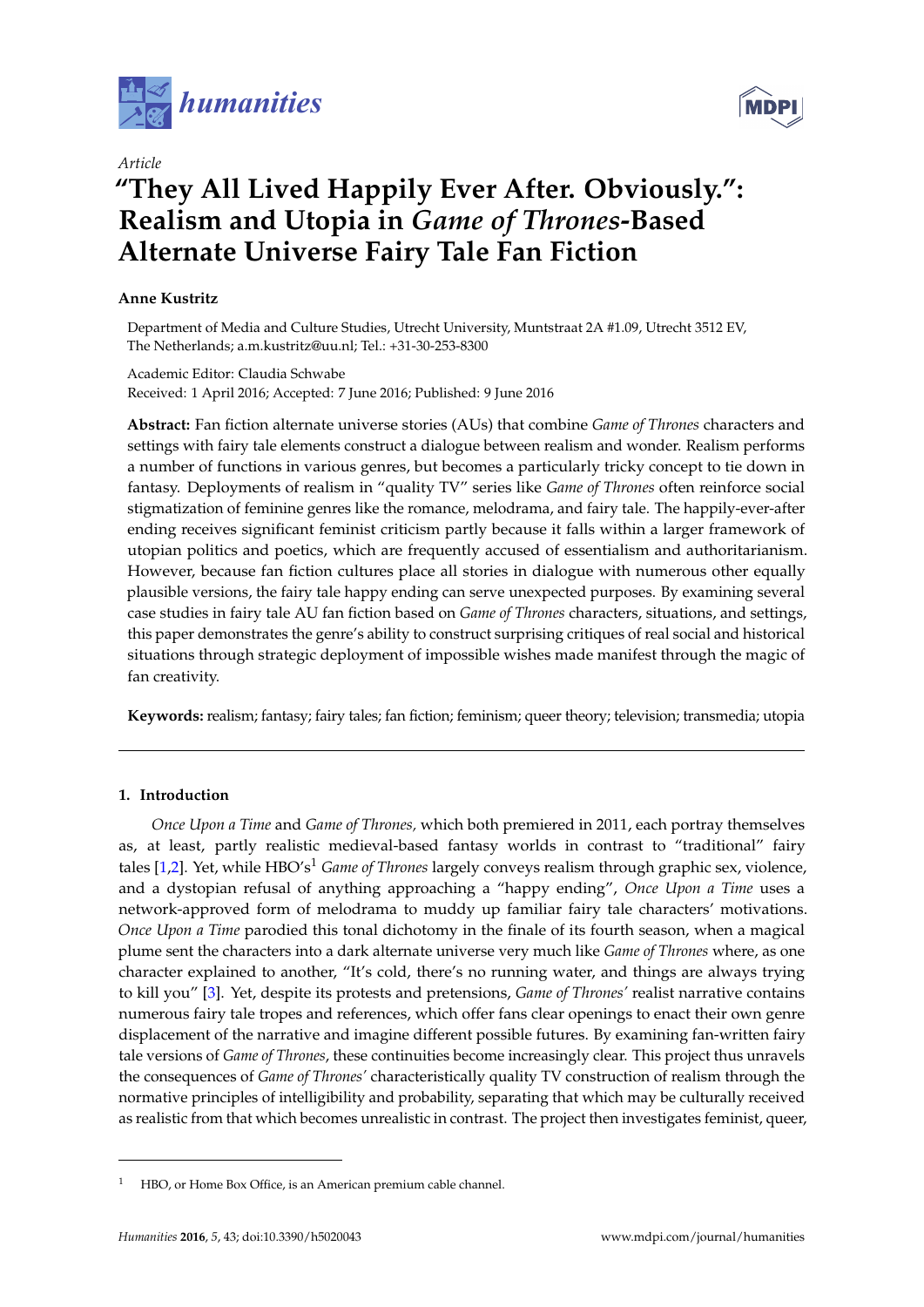and historical criticism of one particularly "unrealistic" fairy tale trope: the "happily-ever-after" ending with its tendencies toward proscriptive normative closure, as it interacts with fan fiction distribution networks that enable narrative proliferation. Finally, the paper then examines five examples of *Game of Thrones*-based fairy tale AU (alternate universe) fan fiction, demonstrating the range of fan fiction authors' experimentation with fairy tale tropes. By juxtaposing *Game of Thrones* and fairy tales, modern fan authors reflect on the conditions of modern and historical life, expressing otherwise unrealistic political, sexual, and cultural possibilities through the language of magic and wonder.

#### **2. Quality TV and the Riddle of Realism**

As argued by Michael Newman and Elana Levine, contemporary "quality TV" like *Game of Thrones* legitimates itself through several strategies, including realism, to substantiate its claims to social, political, and artistic merit [\[4\]](#page-12-3). The fairy tale, on the contrary, often functions as cultural shorthand for unrealistic idealism, as discussed by Vanessa Joosen [\[5\]](#page-12-4). The clichéd phrase, "this isn't a fairy tale" generally indicates, in the vernacular, that things are about to "get real", typically meaning dark, complicated, and decidedly unhappy. Programs like *Game of Thrones* thus inhabit a place within a much longer conversation on the meaning and construction of realism and cultural value, and, as a result, these longstanding internal contradictions of realist representation play themselves out within *Game of Thrones'* narrative and reception, as well as in fan rewrites. The significance of fan writing that reframes *Game of Thrones* within a fairy tale narrative thus pivots upon the contested meaning of realist storytelling, especially within the context of gendered genres and the history of queer and feminist forms of fairy tale revision. Such tales, when placed within fan distribution networks, may recuperate both the pleasures and politics of stories beyond the bounds of what contemporary "quality TV" deems realistic, particularly when realism is defined through the normative criteria of the intelligible and the probable.

The question of realism in television has long been tangled up in intersecting hierarchies of taste, quality, gender, and the politics of the possible. While many classic scholars of television, such as Raymond Williams, preferred sociological over aesthetic study of the medium as part of a critical approach to the social violence inflicted by taste cultures, which often brands all TV as low culture trash, analysis of so-called "quality TV" and television's cultural value has become increasingly important to the field and the industry [\[4,](#page-12-3)[6–](#page-12-5)[14\]](#page-12-6). Scholars, including Cristine Geraghty, argued that value judgments are necessary to understand how most people think about TV, while others began mapping out specific criteria by which quality might be measured in a genre- and medium-specific manner, such as Jason Mittel's work on "complex TV" [\[7,](#page-12-7)[11\]](#page-12-8). For Robert Thompson, quality TV most often, "creates a new genre by mixing old ones ... tends to be literary and writer-based...The subject matter...tends towards the controversial [and]...it aspires toward 'realism'" ([\[15\]](#page-12-9), pp. 14–15). Although Thompson wrote in 1996 about network TV programs like *Hill Street Blues* and *ER*, his description maps closely onto *Game of Thrones* and the branding strategies of contemporary cable companies that market themselves as a quality alternative to network TV, most notably HBO whose catch phrase for over ten years was "It's not TV. It's HBO"  $[4,10]$  $[4,10]$ . Realism of some description thus functions as one of the key criteria by which the quality of television has come to be judged, and the definition of realism thereby also becomes a critical question in understanding the cultural position of modern television programs and their associated fan works.

*Game of Thrones* neatly sutures several of Thompson's criteria for defining realism, and its media reception begins to suggest the problematic excisions performed by quality TV's claims to represent realistic subject matter. Based on a genre-defying series of books known for appropriating and questioning aspects of fantasy, fairy tale, and historical fiction, *Game of Thrones* nicely meets Thompson's requirement that quality programs are literary and challenge genre conventions. Yet, most importantly for this inquiry, Thompson groups together the requirement that quality programs employ controversial subject matter and a realist aesthetic, what Kim Akass and Janet McCabe call the ironic nexus of "sex, swearing, and respectability" [\[6](#page-12-5)[,15\]](#page-12-9). Known for its gritty quasi-mediaeval storyworld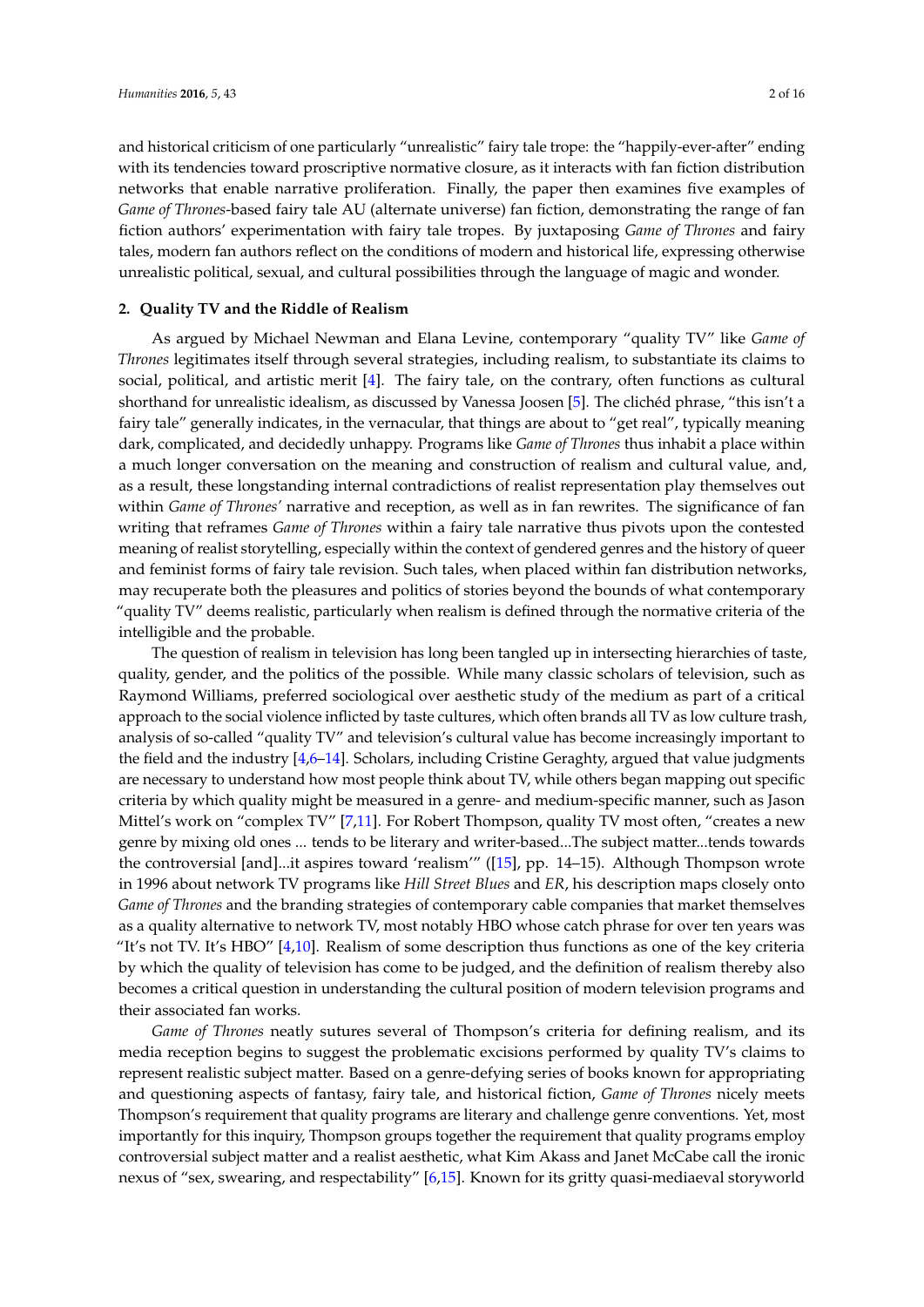overflowing with graphic sex, graphic violence, and graphic sexual violence, subject matter allowed only on cable by American broadcast censors, *Game of Thrones* draws on both controversy and realist claims to secure its place within HBO's pantheon of quality dramas [\[16\]](#page-12-11). As a mark of its success, the series has become a critical darling, heralded in articles that emphasize its realism and applicability to actual political and social issues with titles like: "Why *Game of Thrones* is More than Fantasy," "How *Game of Thrones* Teaches Us About the Syrian Refugee Crisis," and "The Real Human History Behind *Game of Thrones*" [\[17](#page-12-12)[–19\]](#page-13-0). Key to *Game of Thrones'* positioning in this respect is its frequently cited basis in real history, namely the War of the Roses in mediaeval England. These realist historical bonafides are frequently discussed in interviews with the author, George R. R. Martin, and form the basis of significant fan activity, including the website "History Behind *Game of Thrones*", dedicated to voluminous excavation of the historical basis for the series' characters and plots, as well as educational videos like TedTalk-sponsored "The Wars that Inspired *Game of Thrones*" [\[20](#page-13-1)[–22\]](#page-13-2). Coupled with its reliance on graphic subject matter, *Game of Thrones* thus exemplifies the quality TV implication that reality is inherently too dark for network TV.

Yet, realism can also be a surprisingly difficult quality to pin down. Luc Herman's *Concepts of Realism* begins with the observation, "Realism in literature can mean a great many things" ([\[23\]](#page-13-3), p. 9). The aesthetics and politics of realism have long been in dispute, and for nearly as long realism has been tied to claims about seriousness and quality. Take, for example, Andrew Higson writing in *Screen* in 1984 about British realist films: "The term 'realism' is used because it is the key term in that discourse mobilized by contemporary critics and film historians alike to validate these films as the most worthy aspects of British film making" ([\[24\]](#page-13-4), p. 2). Yet, immediately another definition of "realism" surfaces in opposition to the association of realism with quality, as Higson's frames his paper with three quotations. The third, written in 1963 in the *Society of Film and TV Arts Journal* by an unnamed commenter, defines realism as follows: "Today most people talk about a New Realism—a realistic realism, and that would mostly seem to cover swearing, talking about contraceptives, two people just up to the moment of sexual intercourse and That Long Shot of Our Town from That Hill" ([\[24\]](#page-13-4), p. 2). This quotation precipitously deflates the grand claims to the artistic and political merit of films validated through realism by pointing to the specific aesthetic, narrative, and cinematographic conventions that are used to convey "realism" to audiences, opening a space of critique between the magic and weight of realist effects and the actual contrivance of their production.

Higson's discussion of realism as an aesthetic contrivance highlights the gap that stubbornly remains in realist forms between the real and the representation of the real; yet it also points toward the relationship between realism and normative systems of social legibility. The corollary to his conclusion suggests that at the far other end of narrative forms that emphasize their status as fiction unfolding within highly constructed story worlds with very different rules and natural conditions from our own, that is, high fantasy, fairy tale, and science fiction storyworlds, including *Game of Thrones*, reality effects and truth claims may still function because realism is largely a matter of visual and narrative conventions, not access to actually unfolding reality. However, this also implies that the language, structures, and feeling of realism will be highly contextual and historically contingent. Thus, while in 1963 the mention of contraception may have felt shockingly realistic, audience expectations and genre structures have shifted, which says nothing about the actual state of contraceptive use, but quite a lot about the underlying structures of intelligibility within the mainstream media industry over time. Intelligibility thus emerges as a key underlying normative function of the realist mode. That which can be shown on screen and considered real in a given era structures a boundary between sense and nonsense, possibility and impossibility. The unintelligibility of sexual choices outside of heteronormative frameworks forms a central preoccupation of Judith Butler's *Gender Trouble*, wherein she writes, "The task here is...to redescribe those possibilities that *already* exist, but which exist within cultural domains designated as culturally unintelligible and impossible" ([\[25\]](#page-13-5), p. 203). Likewise, realist quality TV like *Game of Thrones* marks a cultural boundary of controversial but intelligible images,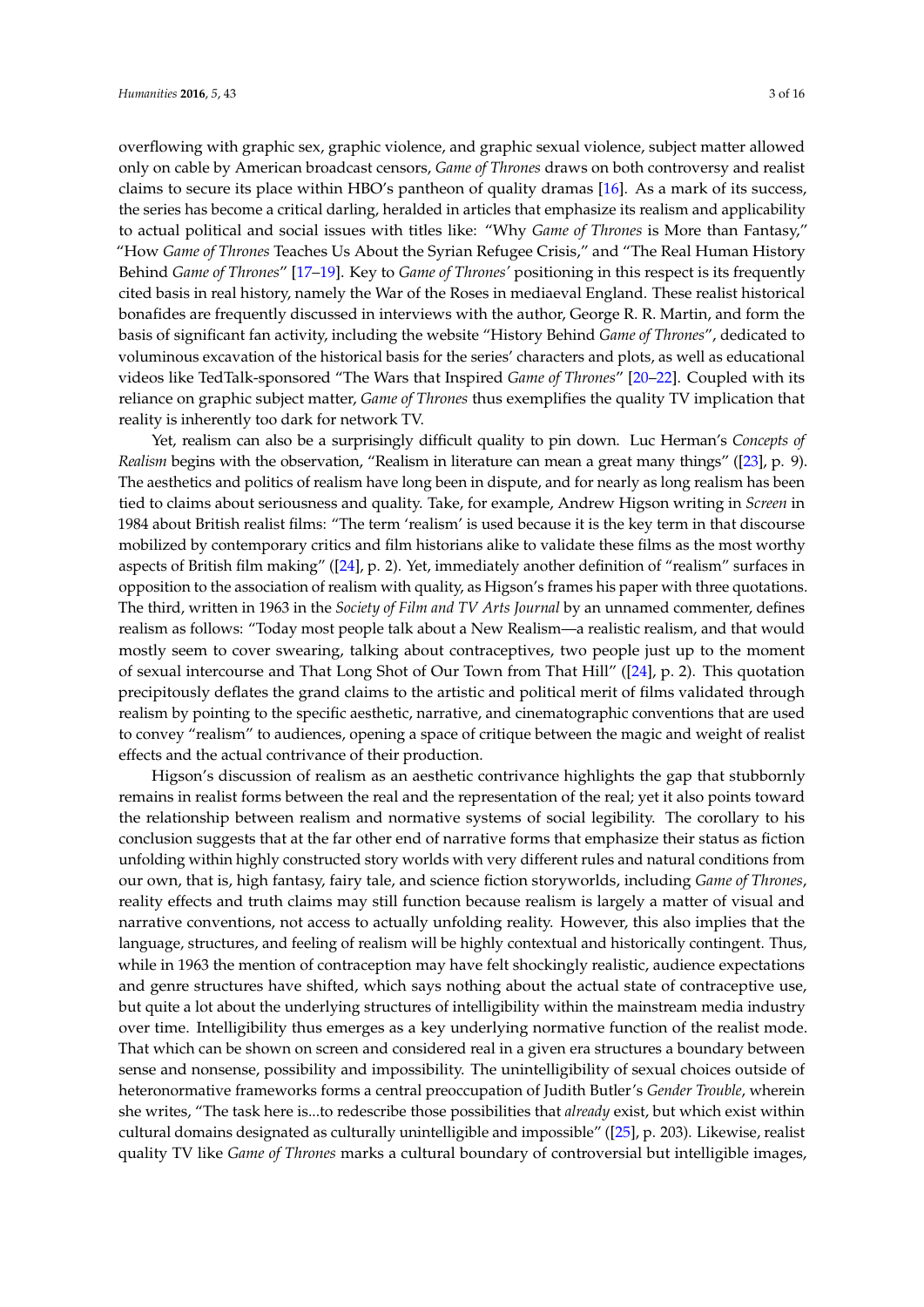beyond which less culturally valued forms, including fan fiction and the fairy tale, may excavate a collective archive of culturally unrealistic and impossible stories and lives.

As a result, the status of realism in *Game of Thrones* reveals important shifts in the cultural status of TV, the fairy tale, transmedia storytelling, and gendered pleasures within the modern media industry. Thus, in addition to legibility, probability functions as a second critical criterion for evaluating realist claims; in other words, whose pleasures are considered reasonable and probable, and whose pleasures are considered unrealistically improbable? Both fantasy and fairy tales carry strong associations with unreality. This may be partly because, as Maria Nikolajeva argues in "Fairy Tale and Fantasy", the fantasy genre emerged from fairy tales, and though fantasy translated fairy tales from archaic to modernist cosmologies, it still shares some of the fairy tale's underlying tropes and iconography [\[26\]](#page-13-6). Yet, in her study of realism in modern fairy tale rewrites, Joosen makes a distinction between theorists who define realism as excluding magic and the supernatural, which would immediately disqualify both fairy tales and fantasy, and those like Jack Zipes who see realism in narratives that utilize metaphor and allegory to reveal historical or contemporary social truths [\[5,](#page-12-4)[27](#page-13-7)[,28\]](#page-13-8). She thus quotes Bernd Wollenweber's assertion that "fairy tales are not fantastic or unrealistic, on the contrary, they are highly realistic. They represent experiences, they show actual conflicts, they describe private and social relationships" ([\[5\]](#page-12-4), p. 229). Yet, fairy tales still struggle to attain cultural status as realist, while HBO's *Game of Thrones* utilizes several specific strategies to distance itself from fantasy's "unrealistic" and feminized fairy tale roots, and align itself with serious realist drama, primary among which is the refusal of "improbable" "happily ever after" narrative closure. The realist mode is repeatedly, though not always, associated with dystopian and cynical portrayals of history, society, and everyday life, often in opposition to genres like romanticism, utopianism, the pastoral, and the hero's journey. Yet the association between realism, quality, graphic content, and negative outcomes also reinforces a gendered binary with narratives like the melodrama and the fairy tale, which are deemed unrealistic, partly because of what Nikolajeva calls "morally fixed" happy or tragic outcomes [\[26\]](#page-13-6); she argues that such outcomes lack complexity, the defining characteristic of quality narration highlighted by Mittell [\[8](#page-12-13)[,9](#page-12-14)[,29](#page-13-9)[,30\]](#page-13-10). The opening contrast between *Game of Thrones* and *Once Upon a Time* exemplifies this divergence in value between the quality cable drama, whose dominant register is fantasy, and the unrealistic network melodrama, whose dominant narrative element is the fairy tale. Differences in these programs, therefore, map onto gendered underpinnings of taste culture hierarchies, which theorists Michael Newman and Elana Levine argue mark quality TV as a masculine realm of distinction and regular TV as a feminized space of consumption [\[4\]](#page-12-3). In their co-written book, *Legitimating Television*, they explain that the ascent of quality TV comes with a cost, namely the further intensification of cultural shame and disparagement directed toward populations still associated with "non-quality TV", like *Once Upon a Time*, namely "children and women", whose desires and media objects remain at the bottom of taste hierarchies ([\[4\]](#page-12-3), p. 16). Even Geraghty, who championed the study of TV quality, cautioned that the uncritical embrace of quality TV discourse would merely "end[ed] up with a version of the 'difficult', male-orientated, naturalist drama of an earlier television studies" ([\[7\]](#page-12-7), p. 32).

Fairy tales, especially in the happily-ever-after mode, thus function as the unreasonable feminine other, in contrast to reasonable realist masculine drama. It is no mistake, therefore, that Nikolajeva proposes a gendered narrative of progress from the fairy tale, which she characterizes as overly simplistic, to the more sophisticated fantasy genre [\[26\]](#page-13-6). Debra Ferreday underlines this gendered cultural association when she explains that, despite the voluminous and productive history of feminist and queer fantasy literature, most commentators still assume there are no female fantasy writers or fans, and react with amazement when confronted by *Game of Thrones*' large female fan following ([\[16\]](#page-12-11), p. 24). Joosen discusses this hidden, gendered criteria of reasonableness or probability within the construction of realism, writing, "When critics use the term 'realism' on the level of content, it can mean both what is 'possible' or what is 'probable'"  $([5]$  $([5]$ , p. 229). Both fairy tales and fantasy violate the criterion of the possible, as both contain magical and/or supernatural elements; yet it is the criterion of the probable that fairy tale happy outcomes appear to violate with their unreasonable feminine optimism.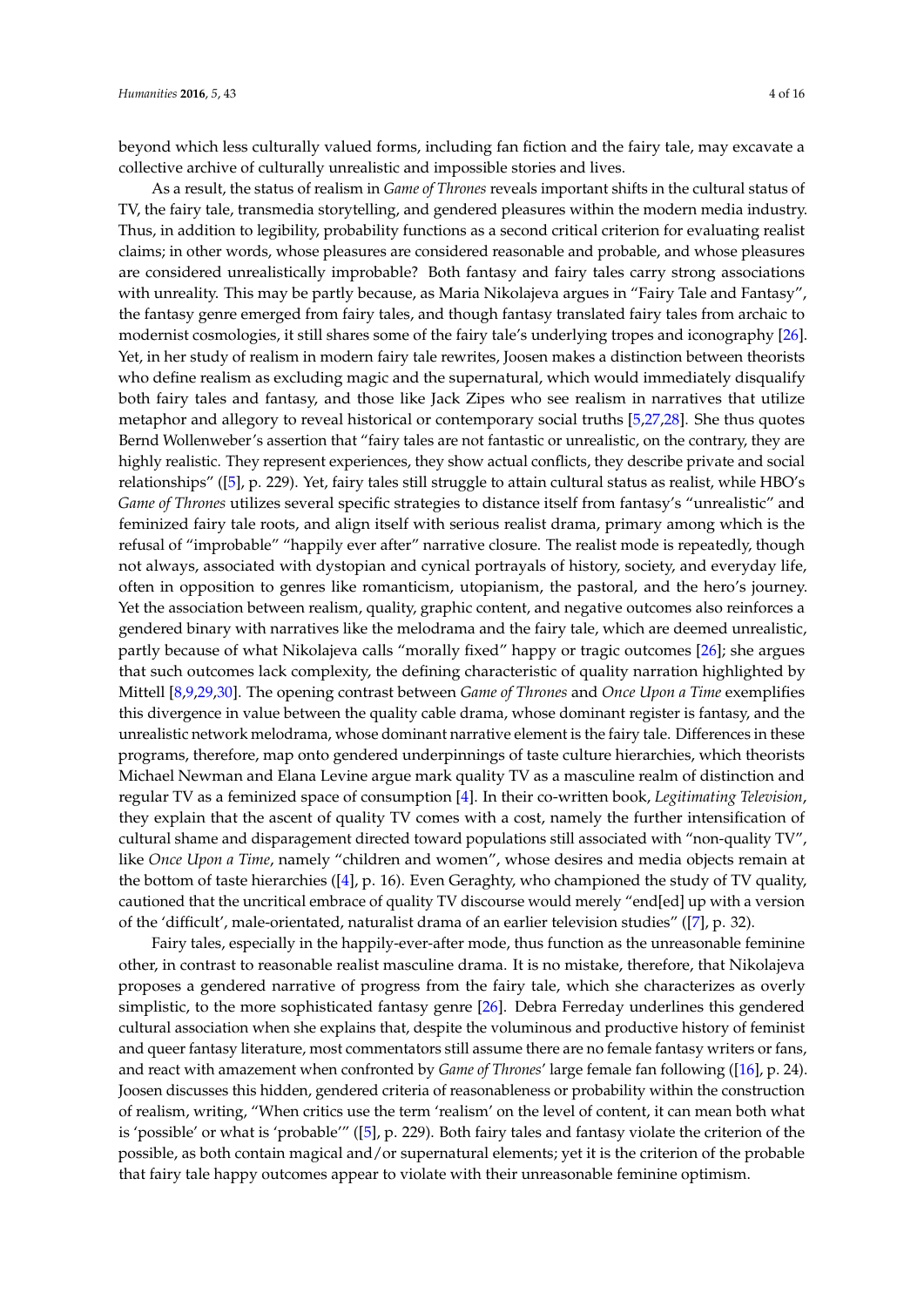Thus, realism functions within *Game of Thrones* as part of a branding strategy to maintain separation from regular television on the grounds of quality [\[10,](#page-12-10)[13\]](#page-12-15). While scholars like Thompson and Mittell have discussed a number of characteristics associated with the construction of quality TV, Newman and Levine emphasize that gendered hierarchies and elitism centrally structure judgments about the taste value of television  $[4,11]$  $[4,11]$ . As a signatory of quality, realism, particularly as defined by the characteristics of the probable and legible combined with a focus on gruesome subject matter and concomitant repudiation of fairy tale happy endings, thereby adds to the problematic gendered hierarchies that construct quality on contemporary TV. *Game of Thrones*' claims to quality via realism thus connect to a rejection of feminized "unrealistic" modes of storytelling, and for the fantasy genre that particularly means rejection of its seed-genre the fairy tale, with its "improbable" embrace of positive possible outcomes. Therefore, fan fiction stories that recombine *Game of Thrones* with fairy tale elements offer fan audiences a glimpse of stories and lives made improbable and unintelligible by the framework of value that underpins quality on contemporary TV.

#### **3. Feminists, Fans, and Dreams of a Transmedia Utopia**

Although fairy tales have often been associated with women, they have frequently also been characterized as bad for women, especially the "happily-ever-after ending" as popularized by Disney [\[31\]](#page-13-11). Although children form the dominant expected modern fairy tale audience, critics like Deborah Ross and Marcia Lieberman argue that romantic fairy tales experienced in childhood continue to affect adult women's expectations about their gender role and their future heterosexual relationships [\[32](#page-13-12)[–34\]](#page-13-13). Thus, in particular, the happily-ever-after ending receives criticism as both too dangerously oppressive and too unrealistically positive both for women and for politics [\[34–](#page-13-13)[38\]](#page-13-14). Yet, such criticisms needlessly foreclose possibilities for both the personal and political imagination of different futures made possible through utopian storytelling. As a practice of the possible, which structurally undermines any authoritative version of fictional events, fan fiction provides space for unexpected encounters between *Game of Thrones*' realist-dystopian fantasyscape, and the utopian possibilities for change and alternate futures found within fairy tale conventions. *Game of Thrones* AUs featuring happily-ever-after endings thus explore productive political and aesthetic hybridities unavailable to either genre form in isolation, facilitated by the non-profit distribution infrastructure of the fan community.

Feminist critiques of the happily-ever-after ending often emphasize either its oppressive tendency toward normativity and closure or its wholehearted embrace of heterosexual bliss. Thus, it is a curious problem that the lives of female fairy tale protagonists seem to always end with marriage, especially in Disney versions, as argued by Stone [\[31\]](#page-13-11). Not only does marriage mark the end of the plot, but also quite literally the end of the characters' lives, because the phrase "happily ever after" indicates an unchanging stasis. As a result, a great many feminist reinterpretations of fairy tales attempt to break the narrative closure sealing fairy tale heroines into the forever-stasis of happiness, to allow them to continue growing, changing, and living interesting lives [\[27,](#page-13-7)[39,](#page-13-15)[40\]](#page-13-16). Theorist Jack/Judith Halberstam argued that this narrative structure reinforces larger cultural systems of heteronormativity and patriarchy by normalizing one single life path that ends in heterosexual marriage and children, making the many other potential life paths seem abnormal, improbable, and unintelligible [\[41\]](#page-13-17). In contrast, he offers the concept of "queer time" to describe all the many alternate ways a lifetime might be structured when the normative ways of organizing time, and narrating it into coherence, are abandoned. Combined with the momentum that propels readers toward the resolution of fictional conflicts and makes those resolutions feel satisfying, feminist critiques of the ever-after ending conclude that such fairy tales are not only powerful because they remove alternate options and storylines, but because they make women's disempowerment feel like pleasure [\[42\]](#page-13-18).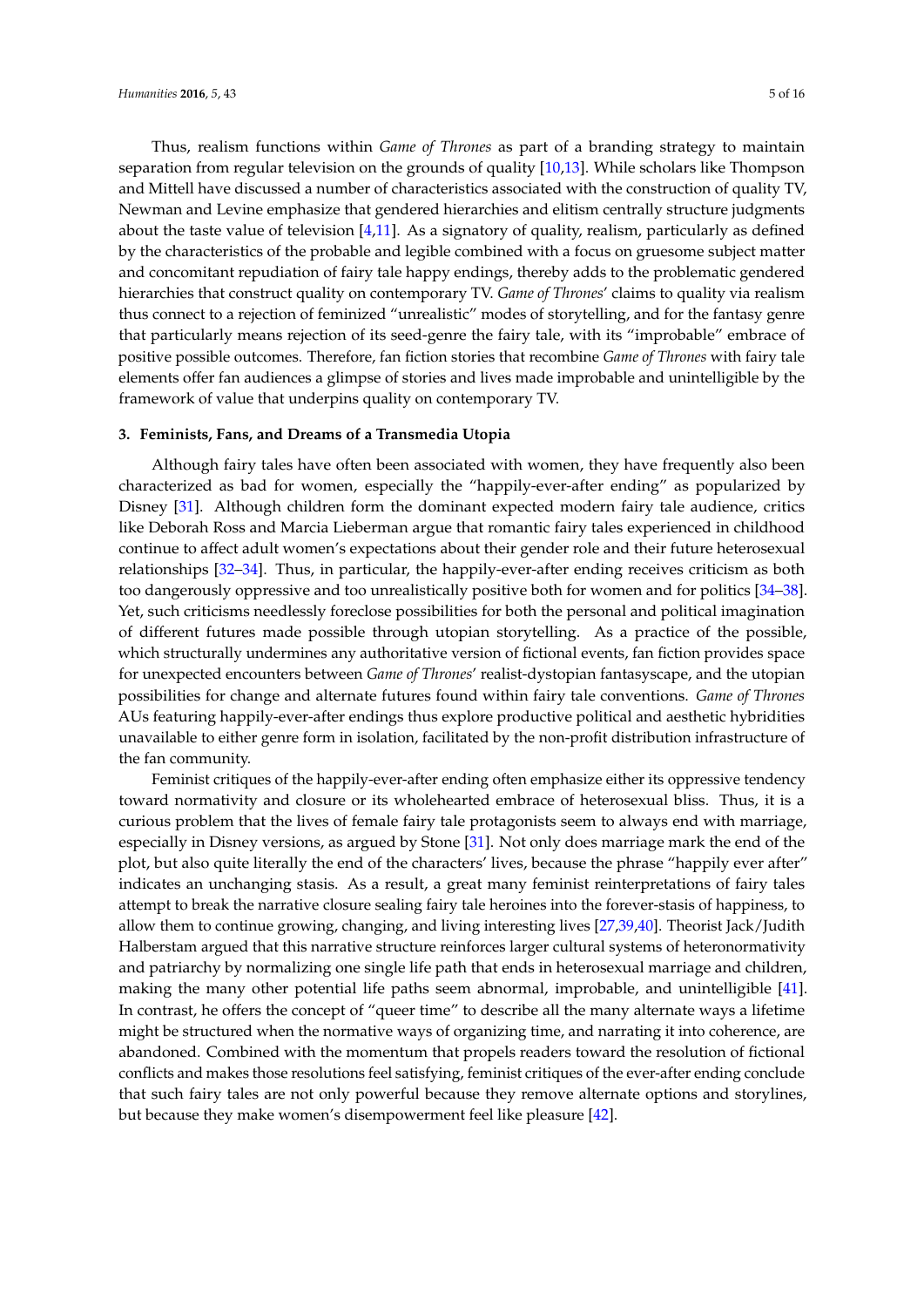On the contrary, another source of happily-ever-after criticism decries such endings as unrealistically happy. Fairy tales, so one is told, give women unrealistically high expectations of men. They lead women to believe that their inevitable, or compulsory, in Adrienne Rich's terms, future husbands will be loving and kind, and that marital relationships are fulfilling and, above all, happy [\[43\]](#page-13-19). This is, apparently, far too much to expect from life, or more specifically, from men who, in this evaluation, are much more likely to be cruel or indifferent. Similar critiques surface in Tania Modleski and Janice Radway's discussions of the romance genre, another offspring of the fairy tale for scholars, including Linda Lee, who argue that the genre primarily functions to transform what they describe as the normative female experience of male cruelty into a sign of love capable of producing happiness [\[32,](#page-13-12)[44,](#page-13-20)[45\]](#page-13-21). It is also an idea that *Game of Thrones*' version of realism nearly specializes in disrupting. This pattern is perhaps most apparent in Sansa Stark's storyline, which begins with a nearly fairy tale structure, as a beautiful and naive young princess arrives in a distant land to marry the prince and live happily ever after. Yet *Game of Thrones* quickly quashes Sansa's and the audience's expectations with a sharp dose of "realism," as the prince turns out to be a psychopath, incapable of redemption via the storied love of a good woman, and Sansa ends up beaten, humiliated, and rejected. Sansa, perhaps unsurprisingly, becomes a popular heroine of fan fiction fairy tale AUs, since her story directly evokes and then rejects the fairy tale form.

In political terms, the happily-ever-after ending is a form of utopianism, and comes with the same foibles and potentials as many forms of utopian storytelling. Many post-structuralists critique political projects aimed at utopian dreams of a better future largely because, in Michel Foucault's conception, they do not actually do away with power, and for Lee Edelman, they require expensive and cruel sacrifices in symbolic exchange for a more perfect tomorrow, which never arrives [\[46–](#page-13-22)[49\]](#page-13-23). As historian and theorist James C. Scott explains, utopian thinking has strong costs because it proposes an unfeasible "end to history" when everything will be perfect, no other challenges or problems will emerge, and further change will be unnecessary—in fairy tale terms, the happy couple fades into the sunset [\[36–](#page-13-24)[38\]](#page-13-14). In addition, Scott continues, utopian political projects also tend toward authoritarianism, as individual desires and local circumstances are subsumed within a larger collective agenda—thus the happily-ever-after ending's coercive suppression of alternate life paths.

Yet, at the same time, Scott cautions that some form of utopian thinking may always be necessary for political action, and in the case of fiction, Scott's work could suggest that coercive closure may be necessary for narrative pleasure [\[36–](#page-13-24)[38\]](#page-13-14). Without imagining a better, different future, how might people be motivated to act collectively to improve their circumstances? In her book, *Cruel Optimism*, Lauren Berlant explores this crossroads in her consideration of the same political critique that is often leveled against fairy tale happy endings: when placed within a utopian genre form, oppression can feel like pleasure, and many of our most culturally cherished stories about liberation and happiness actually trap us in a situation that, like patriarchy and capitalism, is actively cruel, exploitative, and limiting [\[50\]](#page-14-0). Berlant's attempts to imagine an anti-neo-liberal politics leading to a "better good life" without the promise of a single static definition of political good places her in dialogue with Scott's description of the ultimate political challenge left by the dissolution of many utopian political projects of the 20th century into authoritarianism: how might we imagine and collectively act upon dreams of a better future without instantiating an oppressive and smothering end of history? In other words, is there such a thing as a happy life after happily ever after?

Fairy tale traditions and fan fiction cultures offer key critical alternatives to mass-mediated storytelling in their ability to undermine the coercive inevitability of any one ending; as such, they also open alternative political and narrative uses of utopian storytelling, including "happily ever after." The singularity of utopian endings, which make all other endings illegitimate, only becomes feasible because of the monopoly on storytelling granted to authors via copyright law and cultural authority, from the print era onward [\[51](#page-14-1)[–53\]](#page-14-2). There is, indeed, life after happily ever after when the author does not automatically have the last say, and anyone can reopen closed narratives to tell their own version of past and future events. In his landmark article "The Death of the Author", Roland Barthes unpacks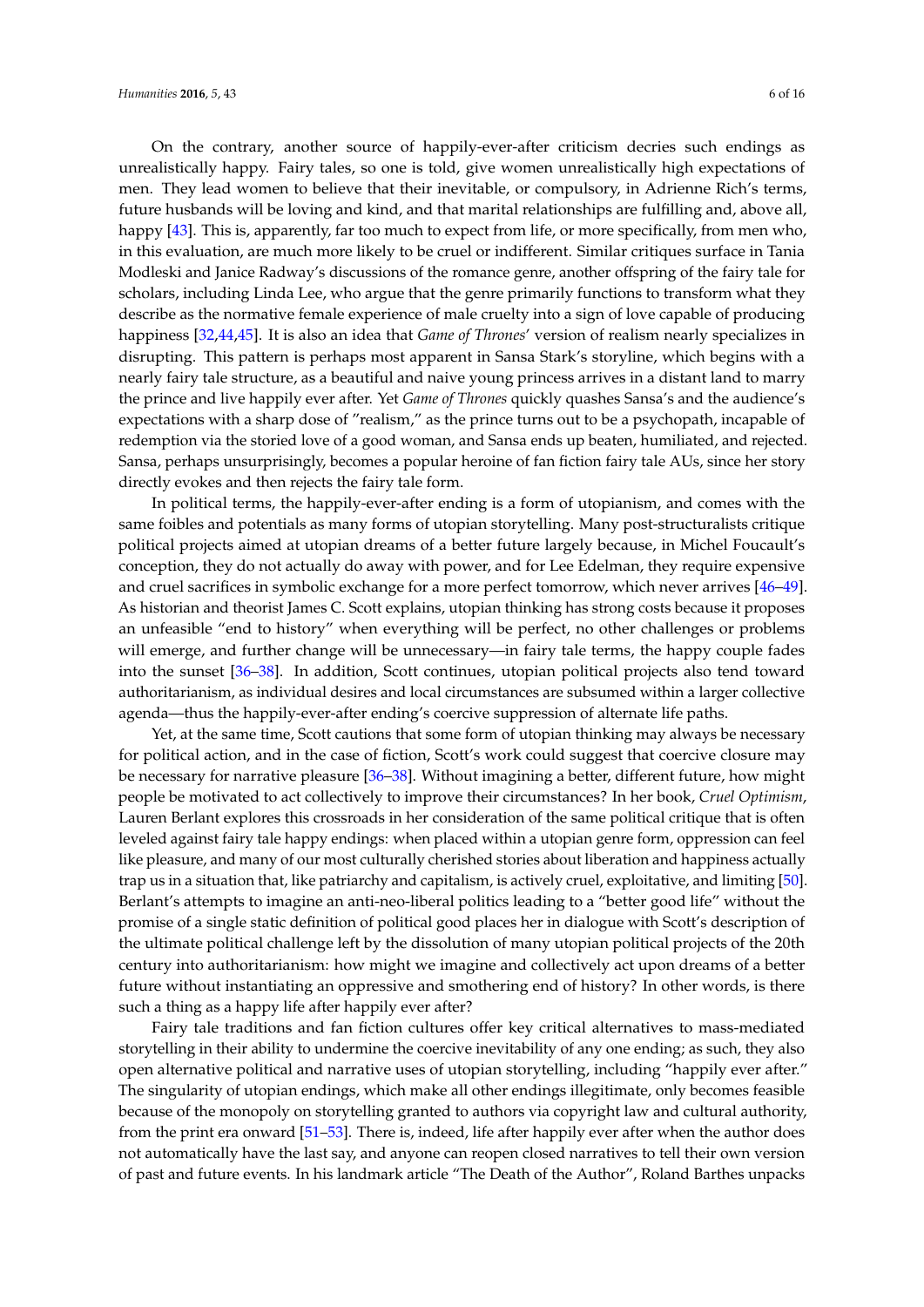the cultural and linguistic influences that place texts, not so much as individual works of genius, but as part of a collective history of meaning creation and storytelling [\[54\]](#page-14-3). Fairy tales represent an extreme version of this principle, since many derive from a long legacy of oral culture and communal storytelling practice wherein the notion of a "correct" version makes little sense. Yet, Foucault cautions that, even when authors do not or cannot exist, within the present cultural paradigm someone or something must still serve the author-function [\[55\]](#page-14-4). For fairy tales, collectors like the brothers Grimm have often served the author-function, but, within the modern mass media, Disney Corporation frequently takes this position and the associated authority through its ability to reach an enormous global audience, and through strategic use of copyright law [\[56\]](#page-14-5). Although Stone is suspicious of some oral storytelling versions as well, she and many other theorists often reserve their greatest vitriol for the

particular way in which Disney versions of fairy tales dominate the cultural conversation and appear to take characters and stories that were once part of a living tradition and freeze them in time, never to be modified again [\[31\]](#page-13-11). Copyright and mass distribution are the tools through which the Disney version of fairy tales becomes inescapable and inevitable—or essential and authoritarian—because it makes all other versions and alternatives illegitimate and unspeakable in public media space (or at least makes a strong attempt) [\[56](#page-14-5)[,57\]](#page-14-6).

In this sense, the folk history of fairy tales and the rise of modern transmedia storytelling, convergence culture, and fan cultures provide an important alternative to mass media and an important democratizing context for mass-mediated stories. In her examination of the diffuse, multi-authored, and multi-media networks through which fairy tales have always proliferated, Cristina Bacchilega coins the term, "fairy tale web", to describe the vast complexity of interconnected meanings that underlie fairy tales [\[58\]](#page-14-7). She argues that although Disney certainly has an outsized affect on public awareness and interpretation of fairy tales, at this point in history it is difficult to remain unaware of at least some of the other parts of the fairy tale web, which include transnational, critical, and amateur retellings. Bacchilega makes the case that audiences can and do have an unpredictable series of encounters with fairy tale media, and they bring all of those experiences to bear on future interaction with and interpretation of fairy tale narrative elements. In other words, every happy ending can only be the beginning of a new story, because within the fairy tale web, no individual story can maintain ultimate authority. Henry Jenkins and Carlos Scolari extend a similar argument to all sorts of transmedia storytelling, which forms an increasingly central part of the modern media industry [\[59](#page-14-8)[–62\]](#page-14-9). Because media corporations more and more often disperse story elements across a variety of media, and a variety of media spaces, while inviting fans to participate and add to the story themselves, transmedia storytelling undermines clear distinctions between legitimate and illegitimate authors, or between a canon or core narrative and peripheral fan works [\[63,](#page-14-10)[64\]](#page-14-11). Judith Fathallah documents *Game of Thrones*' transmedia deployment of its narrative elements, including explicit calls for fan-created transmedia extensions despite the author's stated disapproval of fan works, a move which thus destabilizes the author's intentions as the chief determinant of narrative cohesion [\[65\]](#page-14-12). As a result, Jenkins, Scolari, and Marie-Laure Ryan argue that, for audiences, amateur or fan additions to a transmedia storyworld may be received as equally legitimate to those produced by professionals [\[60–](#page-14-13)[62](#page-14-9)[,66\]](#page-14-14).

Jenkins has also argued that modern fan cultures who produce transformative works act in continuity to oral, communal storytelling cultures like those that first produced fairy tales [\[67\]](#page-14-15). In this way, fan communities and fan fiction are the modern inheritors of a storytelling tradition that predates copyright, in which all people had the authority to add their own version of events to the ongoing story of shared culture. Thus, Mafalda Stasi has argued that fan fiction is a form of "palimpsestic literature", wherein each story is heavily intertextual and its full depth cannot be understood by analyzing the text itself, but necessitates consideration of all the many layers of texts and intertexts which underlie it [\[68\]](#page-14-16). *Game of Thrones* fairy tale AUs perfectly exemplify this principle, as these fan works reconceptualize the HBO show, the books the show is based on, and the fairy tale genre, as well as other fan-specific genre conventions, while the books themselves also draw heavily on numerous layers of fairy tale, alternate history, and fantasy novels, films, and stories as intertexts. Such complexity emphasizes the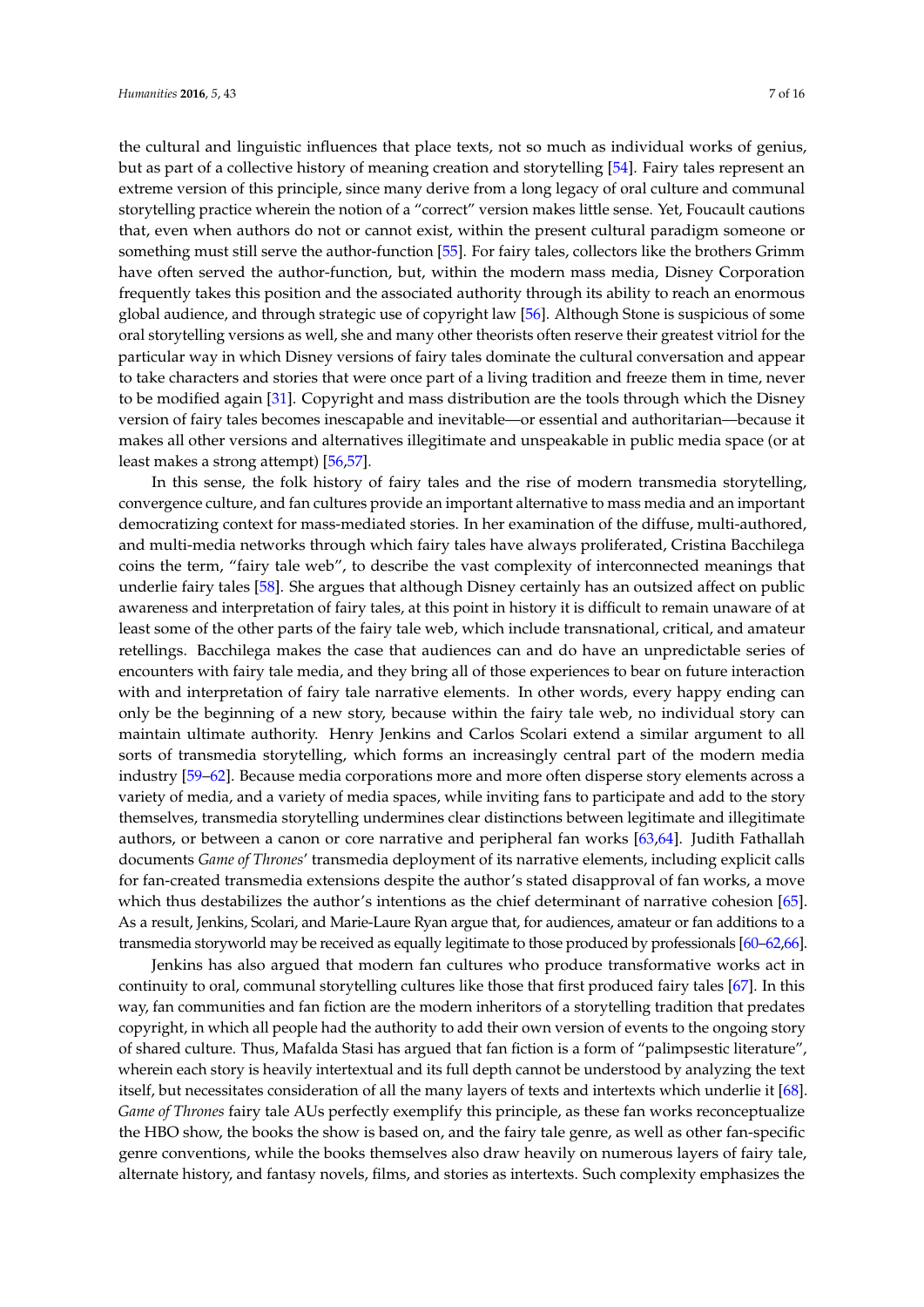status of authors as communal actors who reorder an existing discursive field; as discussed by scholars like Julie Levin Russo, the politics and aesthetics of fan works must not, therefore, be considered in terms of the qualities of the text alone, but in contrast to the entire amateur and professional cultural milieu, as fan authors' and artists' expressions are frequently only made implicitly via their subtle departures from other versions and narrative norms [\[69–](#page-14-17)[72\]](#page-14-18).

Fan fiction also maintains a strong element of utopian thinking, since, especially in the internet era, it allows audiences space to circulate their most expansive dreams with no editorial controls [\[73\]](#page-14-19). As I have argued elsewhere, the free or at-cost circulation of internet fan fiction ensures that, although trends and taste communities form, fan production of transformative works, including fan fiction, may continue far in excess of demand, meaning that neither the legal nor economic realities of the media industry limit how much fan material can be published, and how much cultural and narrative experimentation can occur [\[70\]](#page-14-20). As a result, fan authors have the freedom to write and circulate material that professionals shy away from, a phenomena described by fan author Ellen Fremedon as the "Id vortex", wherein fans may more openly embrace material considered naive, utopian, and taboo than the industry [\[74\]](#page-14-21). Similarly, Elizabeth Woledge especially calls sexual fan fiction an "intimatopia", wherein unrealistic perfection and seamless intimacy often become the norm [\[75\]](#page-14-22). While her discussion does not take into account the many genres of fan writing dedicated to dystopia, gruesome subject matter, and unhappiness, the utopian urge certainly still forms a strong tradition in fan writing communities, and the open space of fan fiction distribution provides for dialogue between all these possible versions of characters' lives [\[71,](#page-14-23)[76](#page-14-24)[–78\]](#page-14-25). This allows, to some extent, for fan utopias to enjoy the best of both worlds—they benefit from utopian storytelling's ability to point toward a better future, which can motivate the desire for change, while not foreclosing the possibility for critique and revision, since no one utopia ever maintains authority. As a result, *Game of Thrones* fairy tale AUs offer a unique form of cultural and narrative experimentation made possible by combining utopian, fairy tale, and fantasy genres within the context of amateur, fan distribution networks.

#### **4. Game of Thrones Meets a Fairy Tale Ending: the Fairy Tale AU**

Fan fiction stories that combine fairy tale narratives, storyworlds, and tropes with *Game of Thrones* characters, situations, and settings make that which is impossible on *Games of Thrones* possible: namely, the happily-ever-after ending. In particular, the fairy tale AU, or alternate universe, genre can allow for a subtle form of critique by constructing beautiful images of future happiness and implicating *Game of Thrones*, and dominant structures of representation more broadly, in their refusal to allow the realization of this pleasurable and desirable end. In this manner, it is sometimes the very unrealisticness of the happily-ever-after ending that makes it political, questioning the institutions and systems that prevent certain kinds of relationships from being represented, and certain lives from being lived, marking them as improbable and consigning them to illegibility. Thus, despite their perhaps unrealistic utopian urge, some fairy tale AUs based on *Game of Thrones* may have more in common with Halberstam's concept of queer time than expected, because they detail all the potential paths to good lives that *Game of Thrones*, quality TV tropes, and the constraints of the dominant mass media suppress as frivolous, illegible, and impossible. A series of case studies will be examined, based on "The Princess and the Frog", "Cinderella", "Beauty and the Beast", and "Bluebeard", published on the "Archive of Our Own" non-profit fan fiction repository [\[79](#page-15-0)[–81\]](#page-15-1). Although these stories represent only a drop of the flood of available fan works taken from only one central archive, they still begin to suggest the range of thought experiments possible when the *Game of Thrones* storyworld collides with the fairy tale, and the way in which fan spaces set all these visions of the better good life into dialogue.

First, "The Princess and the Direwolf" by WelshCakes68 borrows from the tale of "The Princess and the Frog", as well as "Little Red Riding Hood", to make impossible lesbian desires between *Game of Thrones* characters manifest via magic [\[82\]](#page-15-2). The story breaks with realism, both in terms of possibility and plausibility, and yet still addresses real feelings and politics on a metaphorical register. At the opening of the story, Margaery Tyrell slips out of a stuffy ball, away from the scrutiny of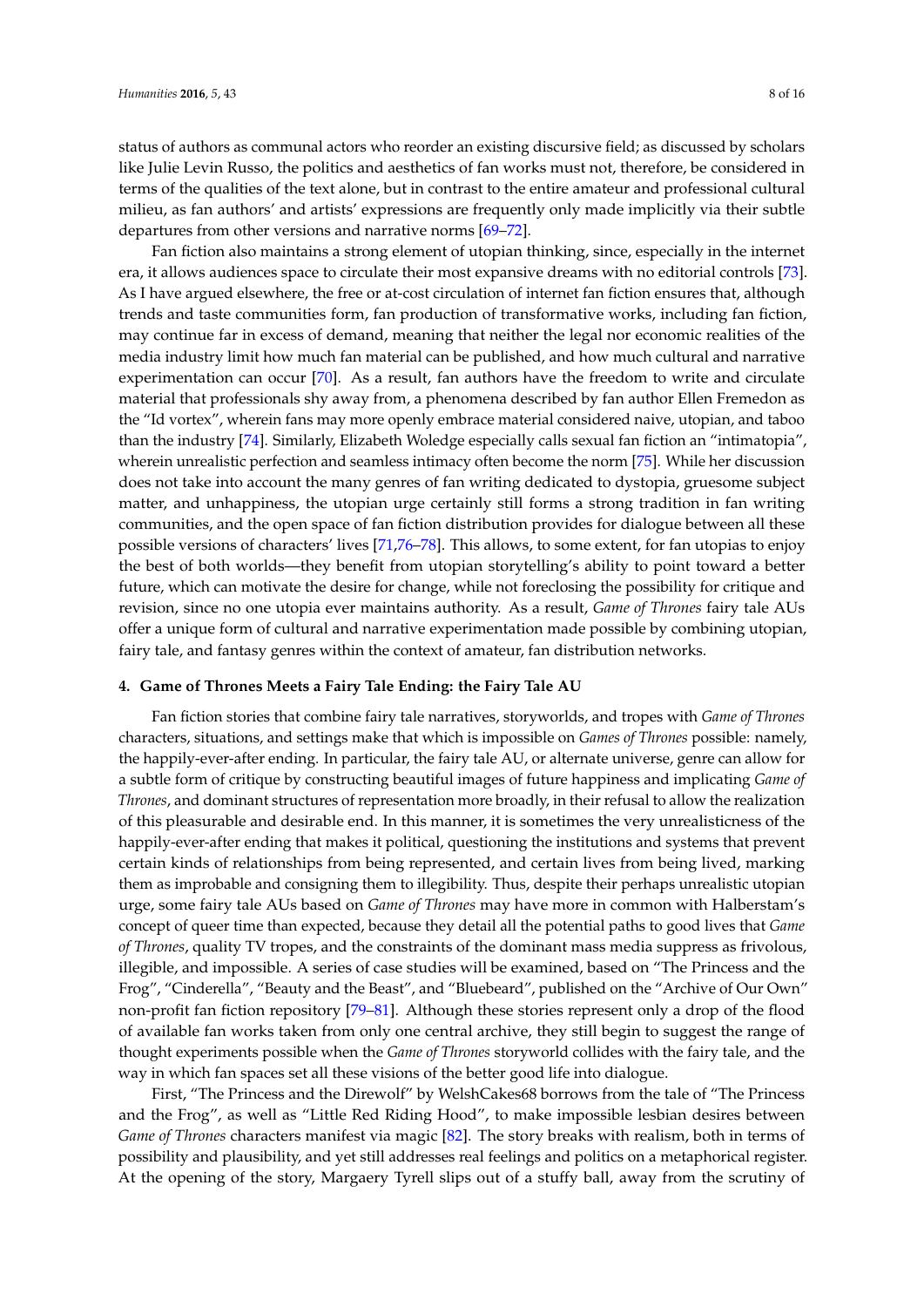her grandmother, to sit alone in a garden, near a pond. There she is approached by an enormous wolf, but her initial fear quickly gives way to tenderness when the wolf nuzzles her hand, asking for affection. After snuggling with and feeding the wolf, Margaery tells it that despite her family's pressure, she does not want a husband, and then recounts the legend of the princess who kissed a frog, next to the very pond where they sit; the frog turned into a handsome prince, Margaery says, and they lived happily ever after. Margaery finishes the story with an impossible wish: "If I kiss a wolf instead of a frog, what are my chances that you might turn into a beautiful princess instead?" Setting aside doubt, she leans in to kiss the wolf's snout, and luckily magic intervenes; the wolf does indeed become a princess, transforming into Sansa Stark.

The grandmother reference and the wolf connect to "Little Red Riding Hood", while the story-within-a-story connects to "The Princess and the Frog", both of which fall under the larger category of fairy tales featuring animal transformations. Such "transbiology" stories carry latent queer possibilities, according to Pauline Greenhill, as they construct potential animal–human relationships and subjectivities that push the boundaries of normative sexual imagination, and offer fertile ground for building LGBTQIA<sup>2</sup> narratives [\[83\]](#page-15-3). However, this rich symbolic source of alternate sexual storytelling is foreclosed in the *Game of Thrones* version of realism, not because of the impossible feat of a human transforming into a wolf, but because of the implausible possibility of lesbian desire and relationships in even a fantastic version of the Middle Ages. In the historically-inflected storyworld of *Game of Thrones,* patriarchy severely limits the mobility and social power of women, to the extent that they often have little choice but to marry men for survival. Princesses, in particular, have little control over their romantic destiny, as they must marry to forge political alliances. Margaery's and Sansa's character paths are both foreclosed by these principles, as Margaery becomes the serial widow of three (would be) kings and princes, and after her rejection by her betrothed psychopathic prince, Sansa is ruthlessly pursued by others who would like to solidify their claim to the throne or family alliances by marrying into her royal line and the territory her husband inherits. Erotic relationships between men exist in *Game of Thrones*, but erotic relationships between women are limited to two female prostitutes performing together for the pleasure of their paying male customers [\[16\]](#page-12-11).

Without access to their own funds, space, and legal status, it is indeed logically difficult for women in *Game of Thrones* and in actual medieval Europe to form same-sex relationships, as noted by historian of gay identity John D'Emilio in his landmark work on the emancipatory effect of capitalist wage labor for many gay and lesbian people [\[84\]](#page-15-4). However, difficult and impossible are not the same, as attested by the work of historians who excavate early lesbian history like Carol Smith Rosenberg, Valerie Traub, Judith Bennett, and Ann Cvetkovich [\[85–](#page-15-5)[88\]](#page-15-6). Forgetting that such women existed reinforces a violently heteronormative erasure of real history. Public articulation of the wish for a same-sex partner still remains contentious in modern media, making this story not only relevant to the past, but also the lived reality of contemporary audiences [\[89\]](#page-15-7). The impossible wish that comes true in "The Princess and the Direwolf" is a kind of utopian storytelling that both names the injustice and limitations that constrain action and imagination, and seeks to imagine a possible future beyond them. It attempts to make impossible desires possible, first by articulating them into legibility, then by making them manifest. The unrealistic and unrealizable space between the wish and the appearance of the princess is the space of desire, and the engine of change.

Secondly, several retellings drawn from "Cinderella" and "Beauty and the Beast" utilize the fairy tale framework's nearly irresistible momentum toward a happy ending in order to make their culturally unrealistic couples seem inevitable and right for each other [\[90\]](#page-15-8). The Cinderella-based story, "A waltz among the cinders", by Empress Irony pairs Sansa Stark with Stannis Baratheon, a relationship made improbable by the couple's large age gap, disparate personalities, and lack of

Lesbian, Gay, Bisexual, Trans, Queer/Questioning, Intersex, and Allies.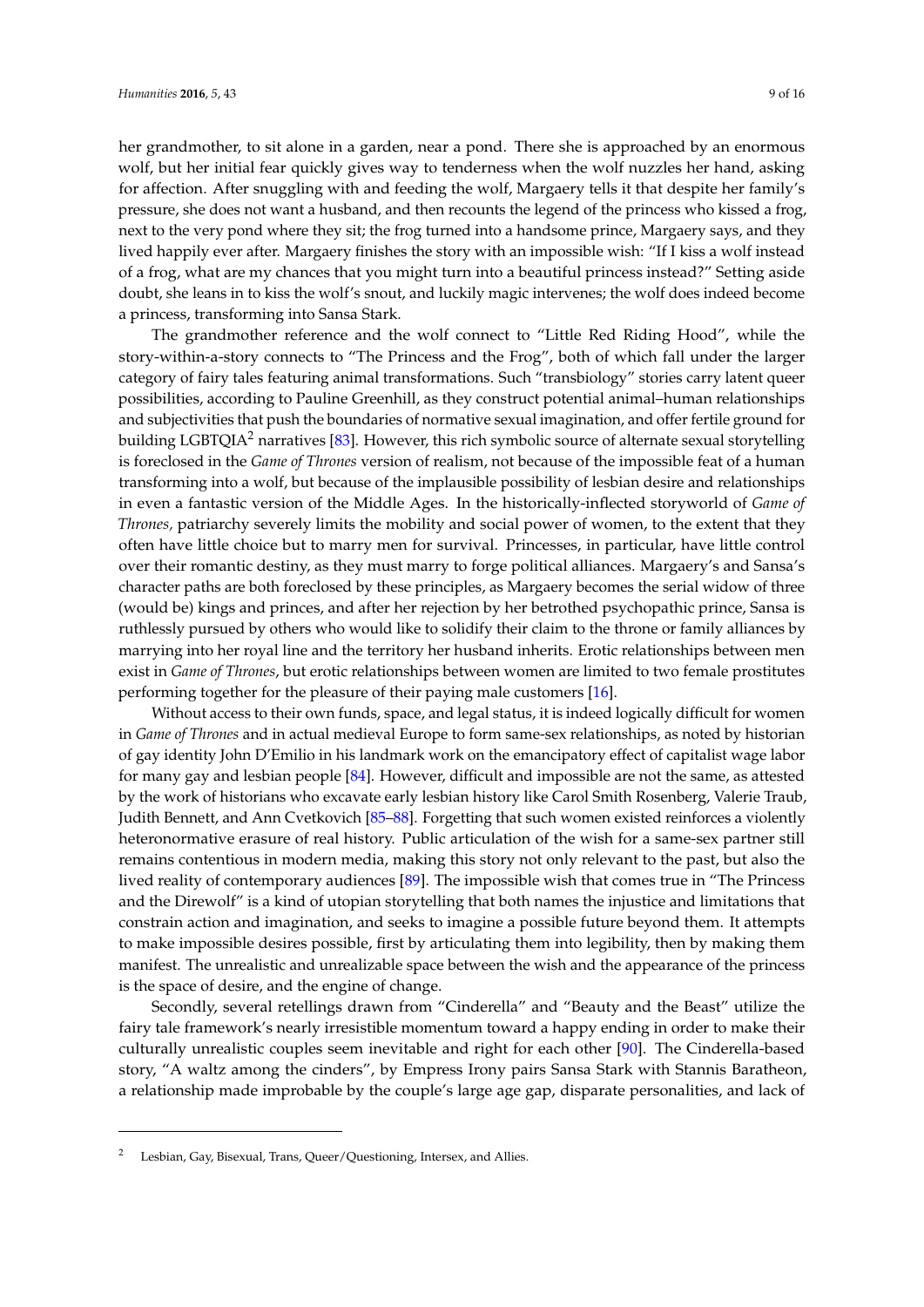meaningful interaction in the source text  $[91]^3$  $[91]^3$  Interestingly, the authors' notes state that "A waltz among the cinders" draws primarily from the Moacube graphic novel game version of the Cinderella story, titled "Cinders" [\[93\]](#page-15-10). This underscores its unique situatedness within Bacchilega's fairy tale web as an intertext, not primarily with the Disney Cinderella, but between a transmedia feminist revision and *Game of Thrones* [\[58\]](#page-14-7). Empress Irony's inspiration by Moacube's version, which gives the player a trophy whenever their choices open a non-normative story path, becomes apparent in Sansa's representation as a sexually aggressive, active, and self-possessed heroine; she rejects the narcissistic prince once she arrives at the ball and instead dances the last dance with her kind but stoic fairy protector, as Stannis takes the place of the fairy godmother in this retelling [\[91\]](#page-15-9). However, unlike the computer graphic novel, which offers over 300 different possible endings, "A waltz among the cinders" can only end in happily-ever-after for Sansa and Stannis, a narrative structure whose built-in satisfactions may to some extent displace audiences' surprise and potential resistance to their romance. In a way, the very strangeness of Stannis as an unlikely prince charming underscores Sansa's agency as a feminist revision of Cinderella. Whether the audience understands her motivations or not, Sansa actively and eagerly chooses Stannis, and the narrative structure legitimates her as a choosing agent. The last line of the story, reproduced in the title of this article, reinforces the inevitability of this improbable couple's happiness: "And they all lived happily ever after. Obviously" [\[91\]](#page-15-9). That "obviously" performs a tricky function of simultaneous closure and disruption as this outcome for Sansa and Stannis is anything but obvious, and at the same time that line, the fairy tale structure, and readers' willingness to believe, can make it so.

Also based on Cinderella, "cedar + gold" by Atlantisairlock again utilizes the near certainty that this tale must end with a happily-ever-after romance to position the union of its same-sex pair as good, right, and inevitable [\[94\]](#page-15-11). Sansa again plays Cinderella, and Margaery plays the princess she falls in love with at the ball. Unlike "The Princess and the Direwolf" which makes lesbian desire and relationships a utopian dream within the frame of the narrative, "cedar + gold" takes the opposite tack, making princesses who marry each other just as much part of the fabric of the fairy tale universe as mice who turn into horses, or direwolves who turn into horses, in this case. Yet, the story functions similarly because of the gap between its utopian storyworld and the world portrayed on the TV series. Class difference still functions as a damaging form of social hierarchy in "cedar + gold", but the author sets aside the patriarchal and heteronormative conditions of the source text to imagine a Margaery completely unburdened from the necessity of securing a royal husband, allowed to take on her own political authority, roam the city unchaperoned, and seek the hand of anyone she loves, including a lady. The author explicitly states the utopian wish, which remains utopian to this day, that motivates the storyworld in the author's notes, writing, "In this AU, nobody really cares that Margaery's lover is female" [\[94\]](#page-15-11). The ability to articulate a vision of a world in which desire between women goes completely unremarked may seem as unrealistic as fairy godmothers with excellent fashion sense; yet that very comparison provides the story its underlying real political and emotional resonance.

In addition, "Beauty and the Beast" provides the framework within which another unlikely couple, by modern media and cultural standards, comes to appear perfectly suited for a happily ever after. The "Beauty and the Beast" storyline offers not only the happily-ever-after ending but also a curse as tools to reinforce the couple's status as legitimate; if only true love can break the story's curse, then breaking it magically reinforces the strength of the couple's bond. Imagineagreatadventure's

<sup>3</sup> For comparison, of the couples discussed here, there are currently 131 stories featuring Sansa and Stannis on the *Archive of Our Own*, while there are 626 stories about a relationship between Sansa and Margaery, and 1747 stories about Brienne and Jaime. Thus, even in fan circles, the Stannis/Sansa relationship seems relatively unlikely. Critically, the *Archive of Our Own* is only one among many archives and social networks where fan fiction is published and distributed, so these numbers are only suggestive, not definitive [\[92\]](#page-15-12).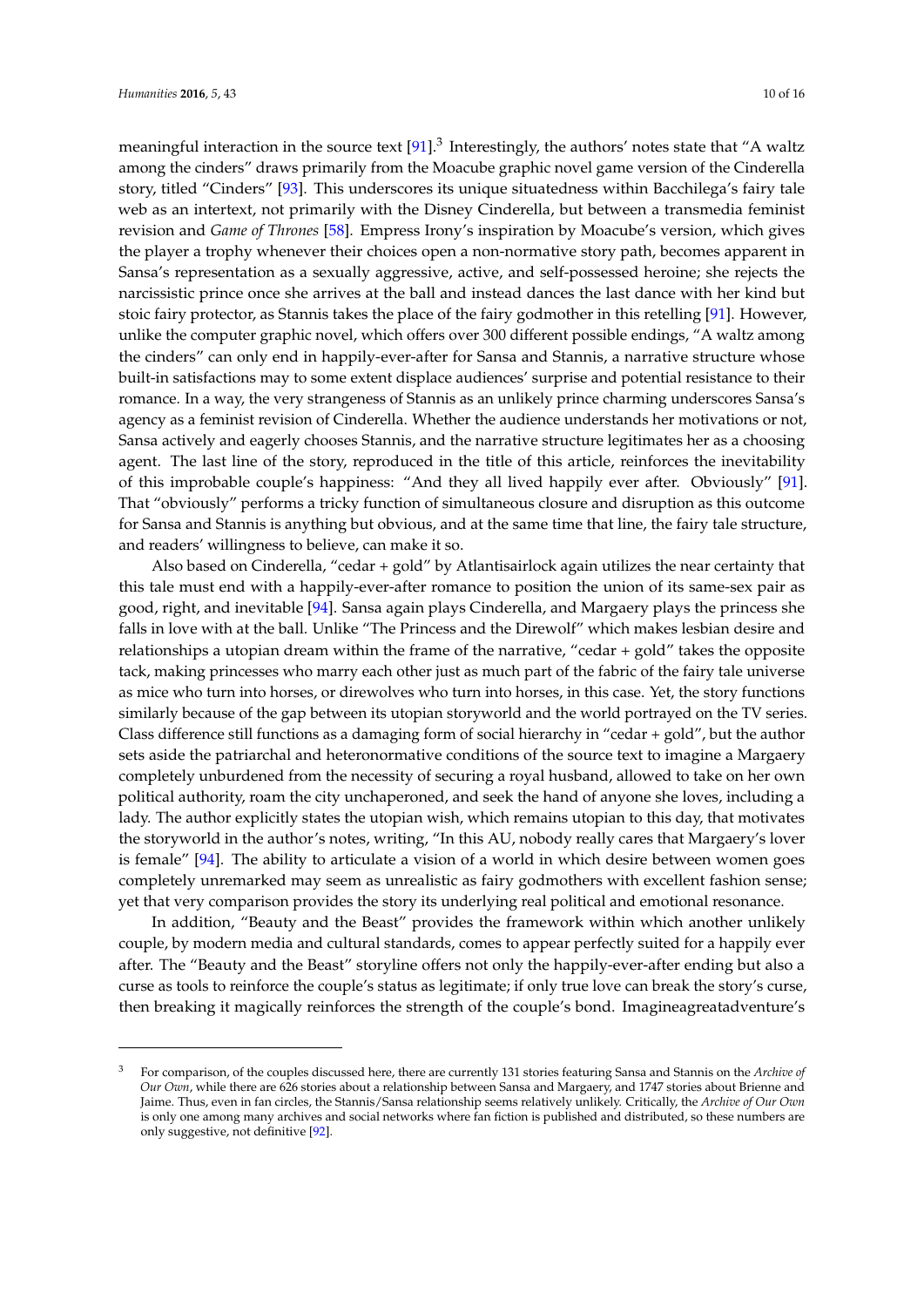"Beauty and the Beast" pairs *Game of Thrones* characters Brienne of Tarth and Jaime Lannister [\[95\]](#page-15-13).<sup>4</sup> While Jaime's character slides almost seamlessly into the role of Beast, since both begin their tales as vain, wealthy, and beautiful men whose arrogance brings about a devastating change in their appearance and the beginning of a redemption arc. On the contrary, while Imagineagreatadventure still calls Brienne "Beauty" within the story, she makes clear that the nickname is a cruel joke, as Brienne maintains her appearance from the series, wherein she is explicitly called ugly. Brienne's masculine appearance and behavior lend themselves to interpretation as signifiers of lesbianism, but perhaps the more challenging characterization for dominant beauty standards is to propose a union between an enormously tall, broad-shouldered, muscle-bound women seen as ugly by her contemporaries, and an attractive, high-status man.

This is the problematic also exposed in the runaway success of transnational adaptations of *Yo Soy Betty la Fea/Ugly Betty*, which proposed to break the mold of beauty culture by following the life of an ugly woman working in the fashion industry. Yet most versions of the show notoriously cast very beautiful actresses, only made "ugly" with makeup and accessories, which the makeover-inspired narrative required must be removed before her happily-ever-after romance with her boss could come to its culmination [\[97](#page-15-14)[,98\]](#page-15-15). Imagineagreatadventure constructs an opposing utopian fantasy by proposing that Brienne can find her happy ending without a makeover, and without giving up her masculine behaviors or self-presentation; this conclusion may seem all the more improbable with a male rather than a female partner, wherein Brienne may be read as straightforwardly butch within a butch–femme dynamic. Thus, once again, like the Cinderella-based stories, Imagineagreatadventure utilizes "Beauty and the Beast's" built-in momentum toward utopian plentitude and closure to set up the union between Brienne and Jamie as acceptable and satisfying. In this manner, the happily-ever-after ending and its utopian storytelling structure can perform a perhaps surprisingly progressive political function.

Finally, "The Chamber Below the Dreadfort" by Phoenixflame88 places *Game of Thrones* characters within Angela Carter's "The Bloody Chamber", a feminist rewrite of the Bluebeard tale, in order to draw a parallel feminist critique [\[40,](#page-13-16)[99\]](#page-15-16). Phoenixflame88 closely follows Carter's version, placing Sansa Stark as the protagonist, who, like Carter's heroine, tells the story from her point of view, although in a third-person rather than first-person perspective. Ramsay Bolton, a serial murderer and torturer, easily takes on the role of Bluebeard, and his captive Theon Greyjoy/Reek becomes Carter's blind piano tuner. "The Chamber Below the Dreadfort" utilizes Carter's feminist fairy tale revision to similarly critique *Game of Thrones* for the way it presents Sansa as a weak, innocent victim, unable to control or express her own sexuality. Both stories follow the life of a young woman who has agreed to marry an older man with a dark reputation, largely for social and financial stability for herself and her family. This also neatly describes the season five *Game of Thrones* storyline about Sansa's marriage to Ramsey. Carter and Phoenixflame88 depart from other tellings, including *Game of Thrones*, when their heroine begins to fantasize about the sexual aspects of her coming marriage, and later enjoys her sexual encounters with her husband, a theme that Phoenixflame88 especially develops. However, following from Bluebeard, the heroine soon discovers a hidden room containing the dead bodies of her new husband's previous wives, and in both the TV series and "The Chamber Below the Dreadfort" Theon's/Reek's restrained, mutilated body serves this purpose, as well as the dead bodies of Ramsay's other victims. However, in the TV series, these events are reversed, with Sansa encountering the tortured Theon/Reek before the consummation of her marriage, which then does not lead to the discovery of her own sexual self, but instead culminates in a grotesque rape that Theon/Reek witnesses as a further form of torture. Finally all versions then end in the heroine's escape, although in most traditional retellings and the TV series, it is men, the brothers of Bluebeard's victims in one case and an army in the other, who free the heroine, while in the Carter and Phoenixflame88 version it is the heroine's mother who performs the

<sup>4</sup> "Heartsick" by Lady Blade WarAngel offers a similar story structure wherein the breaking of a curse reinforces the rightness of the Brienne/Jamie relationship. However, while clearly inspired by fairy tale tropes, Lady Blade WarAngel constructs an original storyline that does not strictly reproduce any single fairy tale [\[96\]](#page-15-17).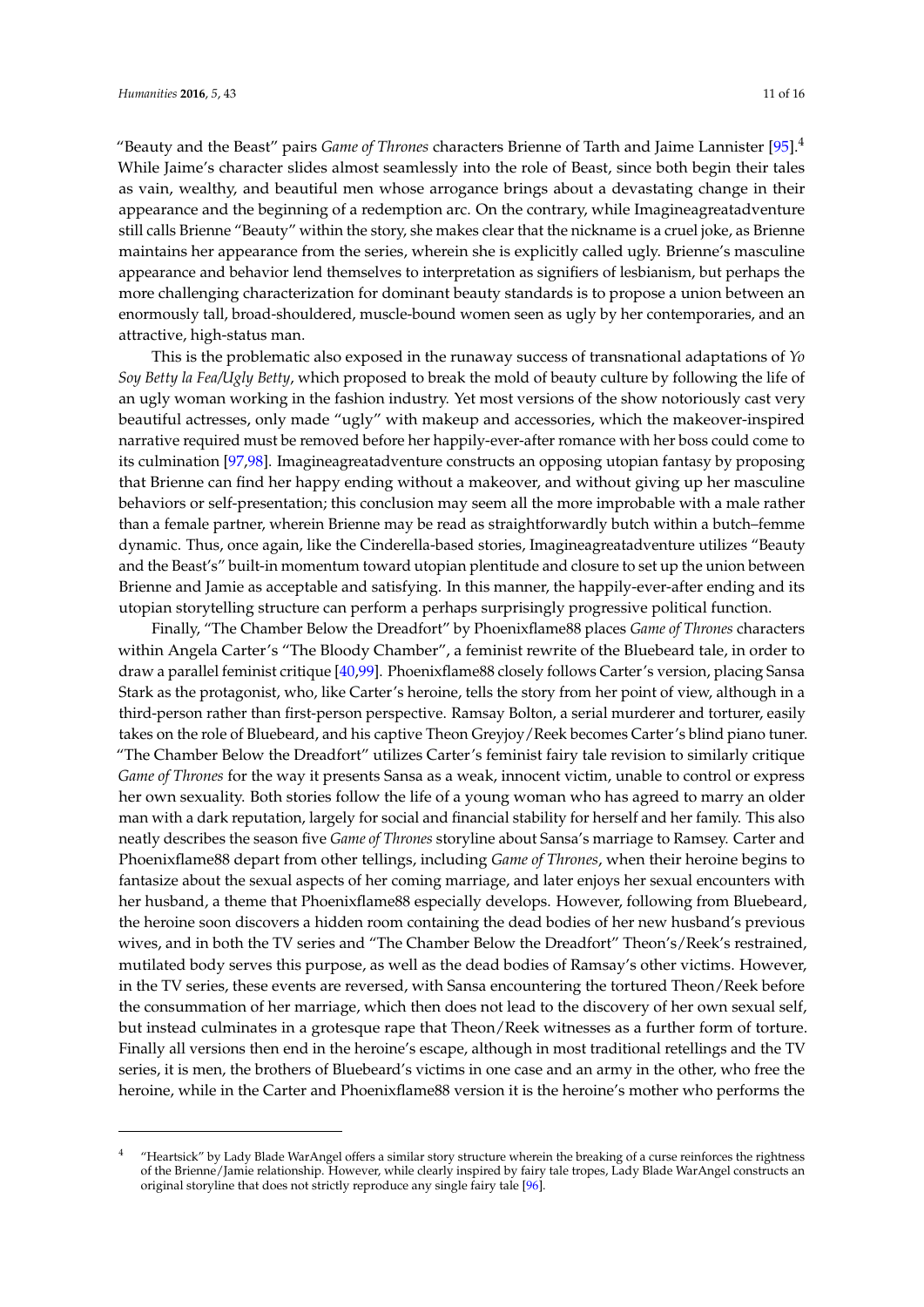role of hero and protector, killing Bluebeard/Ramsay to save her daughter. In all versions, perhaps except the TV show, the heroine goes on to live happily ever after, although the nature of that happiness varies; as for the traditional version she remarries, while in Carter's version the heroine, piano tuner, and mother form an intergenerational household, and in Phoenixflame88's story Sansa takes authority over her family seat in Winterfell alone, only later to be joined by Theon.

"The Chamber Below the Dreadfort" expresses utopian critiques of *Game of Thrones* in at least three ways. First, simply by so easily transposing the TV characters and plots into the Bluebeard myth and applying Carter's rewrite in so straightforward a fashion, Phoenixflame88's version indicts the source text on the same grounds, as a narrative that disempowers and victimizes women, robbing them of mature sexual agency ([\[100\]](#page-15-18), pp. 10–12). The fact demonstrated by Phoenixflame88 that *Game of Thrones* basically repeats the Bluebeard myth speaks for itself, in a sense. Secondly, Phoenixflame88's repetition from Carter of Sansa's sexual awakening and growing maturity, culminating in her utopian achievement of full independent adulthood responsibilities as the sole ruler of Winterfell at the story's happily-ever-after ending, also implicitly criticizes the character's limited and disempowering storylines in the official show, in which she is passed between three successive sadistic or unwanted husbands. Finally, while Sansa's mother Catelyn Stark rescues her at the end of Phoenixflame88's story, like the mother figure in Carter's rewrite, in the *Game of Thrones* TV series Catelyn is long dead by the time Sansa marries Ramsey, leaving her alone and specifically without connections to other women. Although Brienne maintains loyalty to Catelyn even after her death and tries to protect Sansa, this is not possible within the *Game of Thrones* storyworld. Few women in *Game of Thrones* maintain significant emotional ties to other women or have the resources or status to protect other women, and the powerful bond between Catelyn and Sansa in "The Chamber Below the Dreadfort" offers another utopian vision of an alternate future wherein female characters do not become isolated victims, but instead act collectively in mutual solidarity.

In sum, while fan fiction stories come in numerous genres, ideologies, and formats, these examples demonstrated that combining *Game of Thrones* with fairy tale elements can produce culturally potent utopian visions. In "The Princess and the Direwolf", a utopian wish reveals the painful constraints of the *Game of Thrones* story world and questions our ability to imagine the possibility of pre-modern (and post-modern) lesbian lives. By situating culturally unlikely couples as inevitably bound for a happily-ever-after ending, fairy tale AUs can question sex and gender hierarchies, and imagine a world in which women are agents of their own desires, princesses can marry each other, and a butch woman may love a beautiful beast of a man. Positioning these couples' happiness at the resolution of a stereotypical fairy tale romance challenges the cultural standards that made them seem like unlikely pairs, and structurally primes the audience to experience their union as pleasurable and meant to be. While the content of "The Chamber Below the Dreadfort" may at first appear rather dark, it nonetheless culminates in a happily-ever-after ending that questions the character's fate in the TV series, while constructing an alternate future in which women are able to exert political power, reach sexual maturity, and maintain bonds of solidarity with each other. All of these utopian dreams strongly critique the world of the series, the boundaries of quality TV realism, and, to a certain extent, contemporary reality as well, by the injustice of their unattainability, and for the institutional conditions that make these visions still seem unrealistic.

#### **5. Conclusions**

To conclude, fan fiction AUs that combine *Game of Thrones* characters and settings with fairy tale elements construct a dialogue between realism and wonder. In so doing, they may uncover poetic and political possibilities unavailable to either genre in isolation. While realism functions within HBO's branding strategy as a signatory of "quality TV", often at the expense of deriding feminine genres, including melodrama and the fairy tale, reinserting these feminine pleasures and plots into *Game of Thrones* opens new horizons of representation, and points out stifling erasures within the series' realist storyworld. As such, *Game of Thrones*-based fairy tale AU fan fiction demonstrates some surprisingly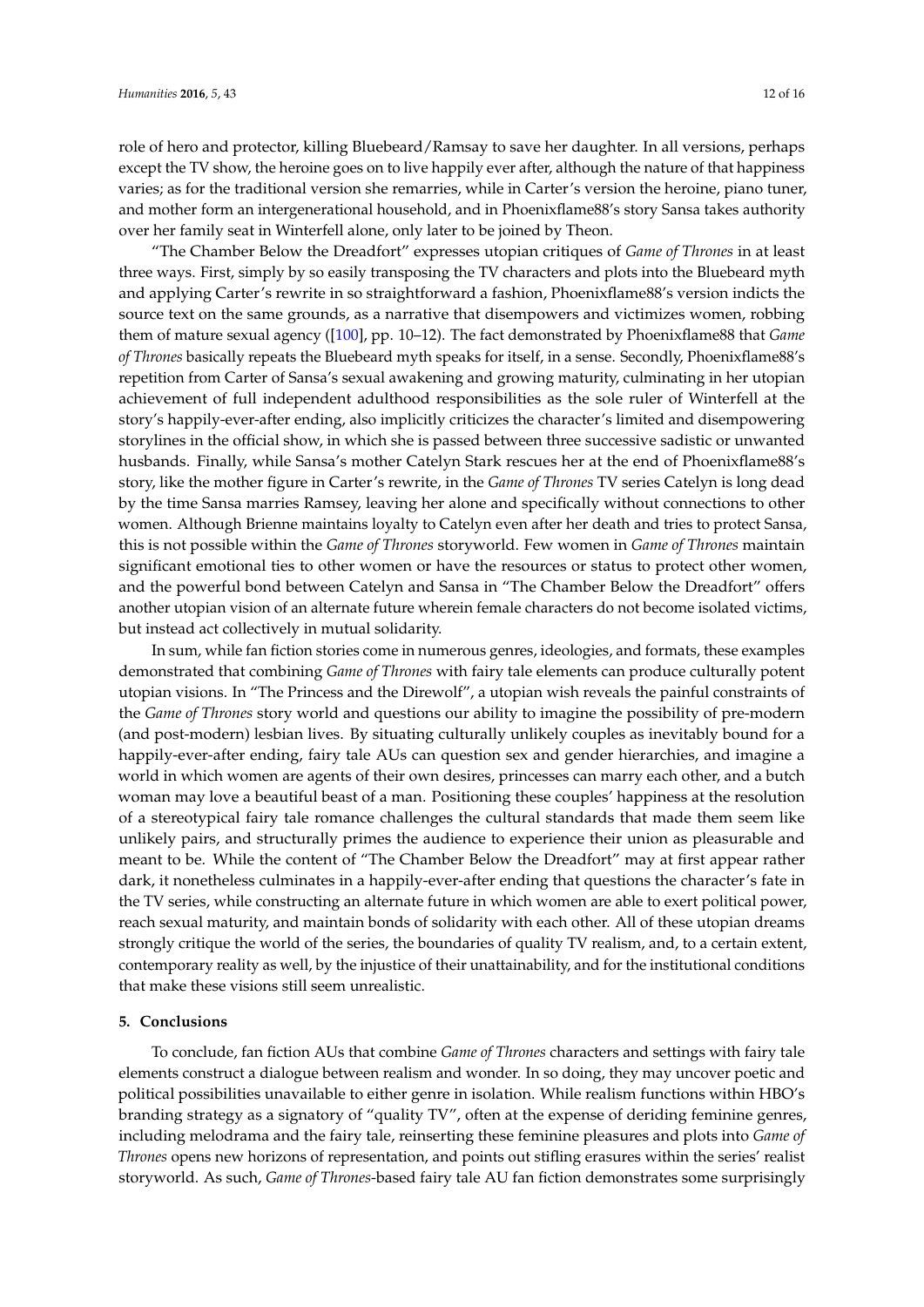radical uses for the frequently criticized happily-ever-after ending, namely, for its ability to point out the media and social institutions that still make some couples' success and some people's life course seem painfully unrealistic. Thus while "happily ever after" may become a cloying form of constraint, in the hands of fan fiction writers, circulating their works within a communal storytelling culture that normalizes dialogue between multiple versions, fairy tale endings may magically transform the limitations of utopian thought, and construct political and erotic dreams worth believing in.

**Acknowledgments:** This article results in part from support provided by the Social Sciences and Humanities Research Council of Canada Partnership Development Grant #890-2013-17, "Fairy Tale Cultures and Media Today". Thanks to my partnership colleagues Pauline Greenhill, Jill Rudy, Sadhana Naithani, Martin Lovelace, Steven Kohm, Catherine Tosenberger, Cristina Bacchilega, Jack Zipes, Naomi Hamer, Kendra Magnus-Johnston, and Lauren Bosc, as well as my research assistant Nina Köll, who have taught me a great deal about enchantment and wonder. Thanks also to the many fans who dedicate their time and passion to reimagining the characters of *Game of Thrones* through a fairy tale lens. Your work is inspiring and I thoroughly enjoyed spending many pleasant afternoons in your literary company.

**Conflicts of Interest:** The author declares no conflict of interest.

## **References**

- <span id="page-12-0"></span>1. *Game of Thrones*. Directed by David Benioff, Alan Taylor and Daniel Brett Weiss. Written by David Benioff, George R. R. Martin and Daniel Brett Weiss. Home Box Office (HBO), 17 April 2011.
- <span id="page-12-1"></span>2. *Once Upon a Time*. Directed by Romeo Tirone and Ralph Hemecker. Written by Edward Kitsis and Adam Horowitz. ABC Studios, 23 October 2011.
- <span id="page-12-2"></span>3. "'Operation Mongoose.' 421/422." *Once Upon a Time*. Directed by Romeo Tirone and Ralph Hemecker. Written by Edward Kitsis and Adam Horowitz. ABC Studios, 10 May 2015.
- <span id="page-12-3"></span>4. Michael Newman, and Elana Levine. *Legitimating Television: Media Convergence and Cultural Status*. New York: Routledge, 2011.
- <span id="page-12-4"></span>5. Vanessa Joosen. "Disenchanting the fairy tale: Retellings of 'Snow White' between magic and realism." *Marvels & Tales* 21 (2007): 228–39.
- <span id="page-12-5"></span>6. Kim Akass, and Janet McCabe. "Sex, swearing and respectability: Courting controversy, HBO's original programming and producing quality TV." In *Contemporary Quality TV: American Television and Beyond (Reading Contemporary Television)*. London: I. B. Tauris, 2007, pp. 62–76.
- <span id="page-12-7"></span>7. Christine Geraghty. "Aesthetics and quality in popular television drama." *International Journal of Cultural Studies* 6 (2003): 25–45. [\[CrossRef\]](http://dx.doi.org/10.1177/1367877903006001002)
- <span id="page-12-13"></span>8. Anikó Imre. "Gender and quality television: A transcultural feminist project." *Feminist Media Studies* 9 (2009): 391–407. [\[CrossRef\]](http://dx.doi.org/10.1080/14680770903232987)
- <span id="page-12-14"></span>9. Michael Kackman. "Quality Television, Melodrama, and Cultural Complexity." *Flow*, 31 October 2008. Available online: [http://flowtv.org/?p\protect\\$\relax\protect{\begingroup1\endgroup\@@over4}\\$2101#](http://flowtv.org/?p\protect $\relax \protect {\begingroup 1\endgroup \@@over 4}$2101#printview) [printview](http://flowtv.org/?p\protect $\relax \protect {\begingroup 1\endgroup \@@over 4}$2101#printview) (accessed on 15 May 2009).
- <span id="page-12-10"></span>10. Marc Leverette, Brian L. Ott, and Cara Louise Buckley, eds. *It's Not TV: Watching HBO in the Post-Television Era*. New York: Routledge, 2008.
- <span id="page-12-8"></span>11. Jason Mittell. "Narrative complexity in contemporary American television." *The Velvet Light Trap* 58 (2006): 29–40. [\[CrossRef\]](http://dx.doi.org/10.1353/vlt.2006.0032)
- 12. Robin Nelson. "'Quality Television': '*The Sopranos* is the best television drama ever . . . in my humble opinion . . . '." *Critical Studies in Television: The International Journal of Television Studies* 1 (2006): 58–71. [\[CrossRef\]](http://dx.doi.org/10.7227/CST.1.1.9)
- <span id="page-12-15"></span>13. Tobias Steiner. "Steering the author discourse: The construction of authorship in quality TV, and the case of *Game of Thrones*." *Series—International Journal of TV Serial Narratives* 1 (2015): 181–92.
- <span id="page-12-6"></span>14. Raymond Williams. *Television: Technology and Cultural Form*. London: Fontana, 1974.
- <span id="page-12-9"></span>15. Robert J. Thompson. *Television's Second Golden Age: From Hill Street Blues to ER*. New York: Continuum, 1996.
- <span id="page-12-11"></span>16. Debra Ferreday. "*Game of Thrones*, rape culture and feminist fandom." *Australian Feminist Studies* 30 (2015): 21–36. [\[CrossRef\]](http://dx.doi.org/10.1080/08164649.2014.998453)
- <span id="page-12-12"></span>17. Stefan Morrone. "How *Game of Thrones* Teaches Us about the Syrian Refugee Crisis." *Institute for Ethics and Emerging Technologies*, 3 December 2015. Available online: [http://ieet.org/index.php/IEET/more/](http://ieet.org/index.php/IEET/more/Morrone20151203) [Morrone20151203](http://ieet.org/index.php/IEET/more/Morrone20151203) (accessed on 28 March 2016).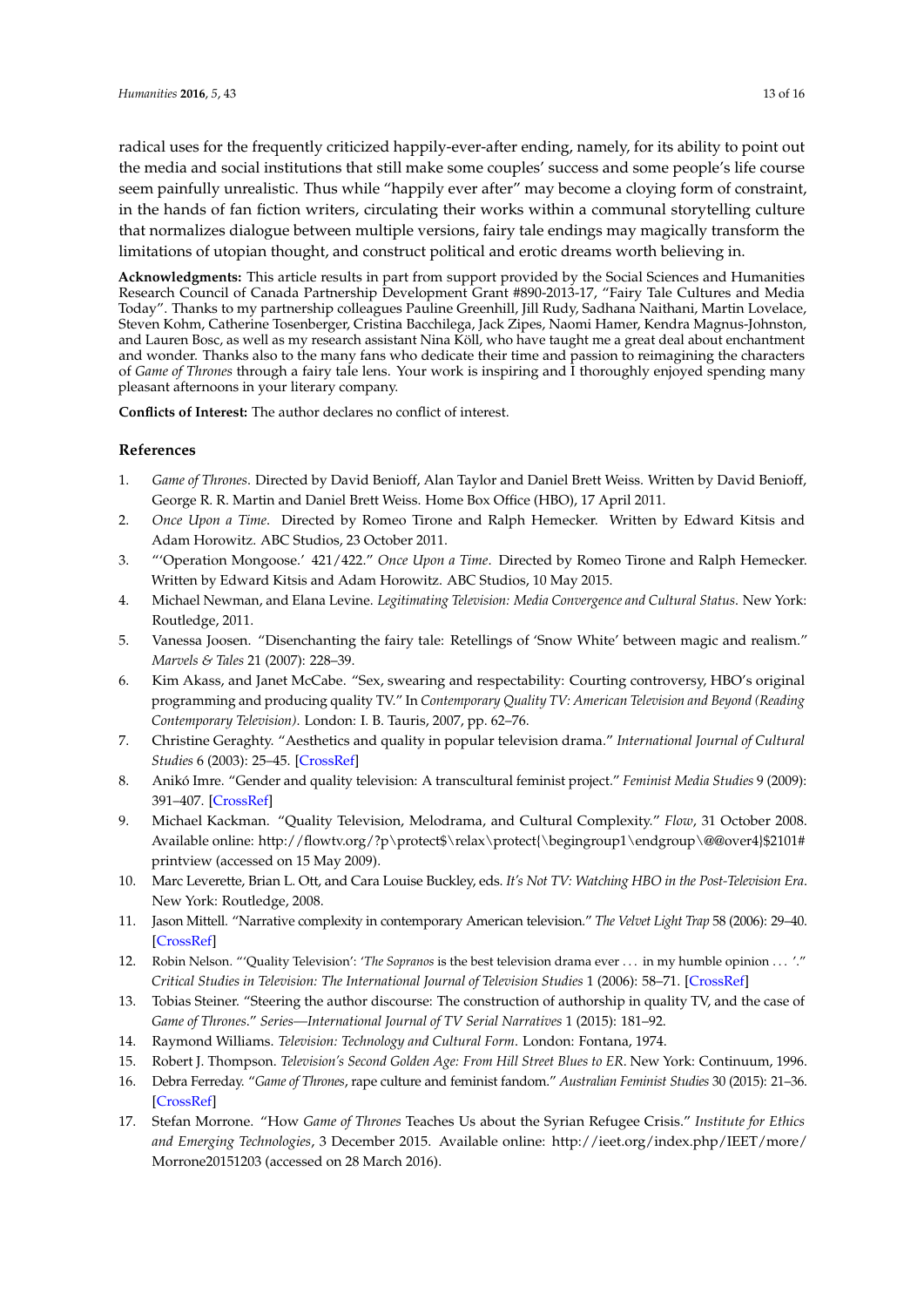- 18. Jamie Seidel. "The Real Human History behind *Game of Thrones*." *News Corp Australia*, 9 April 2014. Available online: [http://www.news.com.au/world/the-real-human-history-behind-game-of-thrones/](http://www.news.com.au/world/the-real-human-history-behind-game-of-thrones/story-fndir2ev-1226879236503) [story-fndir2ev-1226879236503](http://www.news.com.au/world/the-real-human-history-behind-game-of-thrones/story-fndir2ev-1226879236503) (accessed on 28 March 2016).
- <span id="page-13-0"></span>19. Matthew Taunton. "Why *Game of Thrones* is More than Fantasy." *New Humanist*, 3 June 2015. Available online: <https://newhumanist.org.uk/articles/4883/why-game-of-thrones-is-more-than-fantasy> (accessed on 28 March 2016).
- <span id="page-13-1"></span>20. Jamie Adair. "History behind *Game of Thrones*." Available online: [http://history-behind-game-of-thrones.](http://history-behind-game-of-thrones.com/george-rr-martin/grrm-rolling-stone) [com/george-rr-martin/grrm-rolling-stone](http://history-behind-game-of-thrones.com/george-rr-martin/grrm-rolling-stone) (accessed on 28 March 2016).
- 21. Alex Gendler. "The Wars that Inspired *Game of Thrones*." *TedEd*, 11 May 2015. Available online: [https:](https://www.youtube.com/watch?v=VjO55pKuBo4) [//www.youtube.com/watch?v=VjO55pKuBo4](https://www.youtube.com/watch?v=VjO55pKuBo4) (accessed on 28 March 2016).
- <span id="page-13-2"></span>22. Mikal Gilmore. "George R.R. Martin: The Rolling Stone Interview." *Rolling Stone Magazine*, 23 April 2014. Available online: [http://www.rollingstone.com/tv/news/george-r-r-martin-the-rolling-stone-interview-](http://www.rollingstone.com/tv/news/george-r-r-martin-the-rolling-stone-interview-20140423)[20140423](http://www.rollingstone.com/tv/news/george-r-r-martin-the-rolling-stone-interview-20140423) (accessed on 28 March 2016).
- <span id="page-13-3"></span>23. Luc Herman. *Concepts of Realism*. St. Marys: Camden House, 1997.
- <span id="page-13-4"></span>24. Andrew Higson. "Space, place, spectacle." *Screen* 25 (1984): 2–21. [\[CrossRef\]](http://dx.doi.org/10.1093/screen/25.4-5.2)
- <span id="page-13-5"></span>25. Judith Butler. *Gender Trouble: Feminism and the Subversion of Identity*. New York: Routledge, 2006.
- <span id="page-13-6"></span>26. Maria Nikolajeva. "Fairy tale and fantasy: From archaic to postmodern." *Marvels & Tales* 17 (2003): 138–56.
- <span id="page-13-7"></span>27. Jack Zipes. *Don't Bet on the Prince: Contemporary Feminist Fairy Tales in North America and England*. New York: Methuen, 1986.
- <span id="page-13-8"></span>28. Jack Zipes. *Why Fairy Tales Stick: The Evolution and Relevance of a Genre*. New York: Routledge, 2006.
- <span id="page-13-9"></span>29. Lynne Joyrich. "All that television allows: TV melodrama, postmodernism and consumer culture." *Camera Obscura* 6 (1988): 128–53. [\[CrossRef\]](http://dx.doi.org/10.1215/02705346-6-1_16-128)
- <span id="page-13-10"></span>30. Lynne Joyrich. *Re-Viewing Reception: Television, Gender, and Postmodern Culture*. Bloomington: Indiana University Press, 1996.
- <span id="page-13-11"></span>31. Kay Stone. "Things Walt Disney never told us." *The Journal of American Folklore* 88 (1975): 42–50. [\[CrossRef\]](http://dx.doi.org/10.2307/539184)
- <span id="page-13-12"></span>32. Linda J. Lee. "Guilty pleasures: Reading romance novels as reworked fairy tales." *Marvels & Tales* 22 (2008): 52–66.
- 33. Marcia R. Lieberman. "'Some day my prince will come': Female acculturation through the fairy tale." *College English* 34 (1972): 383–95. [\[CrossRef\]](http://dx.doi.org/10.2307/375142)
- <span id="page-13-13"></span>34. Deborah Ross. "Escape from wonderland: Disney and the female imagination." *Marvels & Tales* 18 (2004): 53–66. [\[CrossRef\]](http://dx.doi.org/10.1353/mat.2004.0016)
- 35. Karlyn Crowley, and John Pennington. "Feminist frauds on the fairies?: Didacticism and liberation in recent retellings of 'Cinderella'." *Marvels & Tales* 24 (2010): 297–313.
- <span id="page-13-24"></span>36. James C. Scott. *Domination and the Arts of Resistance: Hidden Transcripts*. New Haven: Yale University Press, 1990.
- 37. James C. Scott. *Seeing Like a State: How Certain Schemes to Improve the Human Condition Have Failed*. New Haven: Yale University Press, 1998.
- <span id="page-13-14"></span>38. James C. Scott. *Weapons of the Weak: Everyday Forms of Peasant Resistance*. New Haven: Yale University Press, 1985.
- <span id="page-13-15"></span>39. Cristina Bacchilega. *Postmodern Fairy Tales: Gender and Narrative Strategies*. Philadelphia: University of Pennsylvania Press, 2010.
- <span id="page-13-16"></span>40. Angela Carter. "The bloody chamber." In *The Bloody Chamber and Other Stories*. New York: Penguin Books, 1990, pp. 7–40.
- <span id="page-13-17"></span>41. Jack/Judith Halberstam. *In a Queer Time and Place: Transgender Bodies, Subcultural Lives*. New York: NYU Press, 2005.
- <span id="page-13-18"></span>42. Deborah O'Keefe. *Good Girl Messages: How Young Women Were Misled by Their Favorite Books*. New York: Bloomsbury Academic, 2001.
- <span id="page-13-19"></span>43. Adrienne Rich. "Compulsory heterosexuality and lesbian existence." *Signs* 5 (1980): 631–60. [\[CrossRef\]](http://dx.doi.org/10.1086/493756)
- <span id="page-13-20"></span>44. Tania Modleski. *Loving With a Vengeance: Mass Produced Fantasies for Women*, 2nd ed. New York: Routledge, 2007.
- <span id="page-13-21"></span>45. Janice Radway. *Reading the Romance: Women, Patriarchy, and Popular Literature*. Chapel Hill: The University of North Carolina Press, 1991.
- <span id="page-13-22"></span>46. Judith Butler. *Frames of War: When Is Life Grievable?* Brooklyn: Verso, 2016.
- 47. Lee Edelman. *No Future: Queer Theory and the Death Drive*. Durham: Duke University Press, 2004.
- <span id="page-13-23"></span>48. Michel Foucault. *The History of Sexuality, Vol. 1: An Introduction*. New York: Vintage, 1990.
- 49. Jack/Judith Halberstam. *The Queer Art of Failure*. Durham: Duke University Press Books, 2011.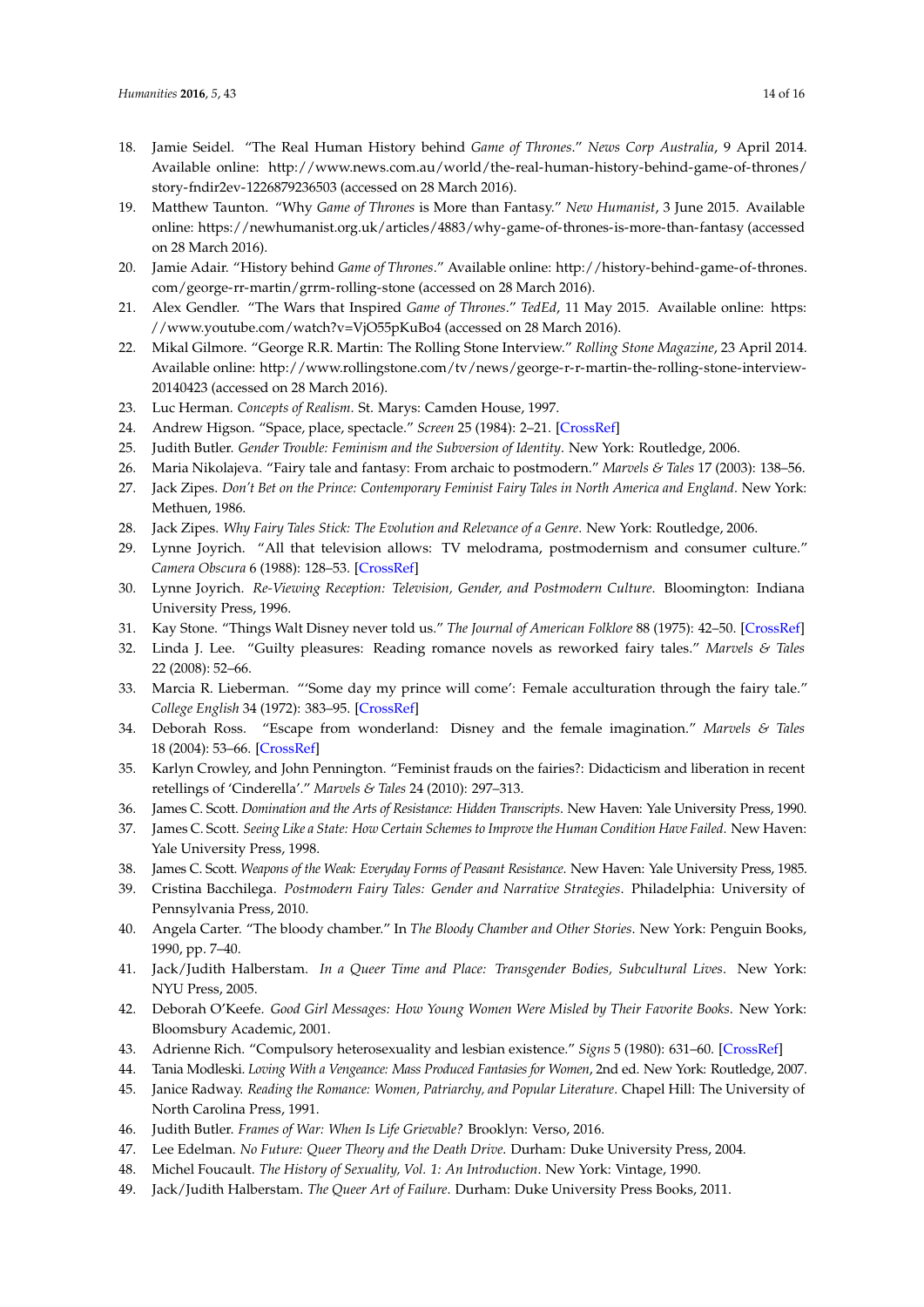- <span id="page-14-0"></span>50. Lauren Berlant. *Cruel Optimism*. Durham: Duke University Press Books, 2011.
- <span id="page-14-1"></span>51. Michele Boldrin, and David K. Levine. *Against Intellectual Monopoly*. Cambridge: Cambridge University Press, 2008.
- 52. Rebecca Tushnet. "Copyright as a model for free speech law: What copyright has in common with anti-pornography laws, campaign finance reform, and telecommunications regulation." *Boston College Law Review* 42 (2000): 1–79.
- <span id="page-14-2"></span>53. Rebecca Tushnet. "Legal fictions: Copyright, fan fiction, and a new common law." *Loyola of Los Angeles Entertainment Law Journal* 17 (1996): 651–86.
- <span id="page-14-3"></span>54. Roland Barthes. "The death of the author." In *Image/Music/Text*. New York: Hill and Wang, 1977, pp. 142–47.
- <span id="page-14-4"></span>55. Michel Foucault. "What is an author? " In *Aesthetics, Method, and Epistemology*. Edited by James Faubion. New York: The New Press, 1998.
- <span id="page-14-5"></span>56. Lawrence Lessig. "The creative commons." *Montana Law Review* 65 (2004): 1–14.
- <span id="page-14-6"></span>57. Jessica Litman. "Mickey Mouse emeritus: Character protection and the public domain." *University of Miami Entertainment & Sports Law Review* 11 (1993): 429–35.
- <span id="page-14-7"></span>58. Cristina Bacchilega. "Introduction: The fairy-tale web." In *Fairy Tales Transformed?: Twenty-First Century Adaptations and the Politics of Wonder*. Detroit: Wayne State University Press, 2013, pp. 1–30.
- <span id="page-14-8"></span>59. Henry Jenkins. *Convergence Culture: Where Old and New Media Collide*. New York: NYU Press, 2008.
- <span id="page-14-13"></span>60. Henry Jenkins. "Transmedia Storytelling 101." 2007. Available online: [http://henryjenkins.org/2007/03/](http://henryjenkins.org/2007/03/transmedia_storytelling_101.html) [transmedia\\_storytelling\\_101.html](http://henryjenkins.org/2007/03/transmedia_storytelling_101.html) (accessed on 10 January 2016).
- 61. Henry Jenkins. "Transmedia 202: Further Reflections." 2011. Available online: [http://henryjenkins.org/](http://henryjenkins.org/2011/08/defining_transmedia_further_re.html) [2011/08/defining\\_transmedia\\_further\\_re.html](http://henryjenkins.org/2011/08/defining_transmedia_further_re.html) (accessed on 10 January 2016).
- <span id="page-14-9"></span>62. Carlos Scolari. "Lostology: Transmedia storytelling and expansion/compression strategies." *Semiotica* 195 (2013): 45–68. [\[CrossRef\]](http://dx.doi.org/10.1515/sem-2013-0038)
- <span id="page-14-10"></span>63. Anne Kustritz. "Seriality and transmediality in the fan multiverse: Flexible and multiple narrative structures in fan fiction, art, and vids." *TV/Series* 6 (2014): 225–61. [\[CrossRef\]](http://dx.doi.org/10.4000/tvseries.331)
- <span id="page-14-11"></span>64. Maria Lindgren Leavenworth. "Transmedial Texts and Serialized Narratives." *Transformative Works and Cultures*, 2011. [\[CrossRef\]](http://dx.doi.org/10.3983/twc.2011.0361)
- <span id="page-14-12"></span>65. Judith Fathallah. "Statements and silence: Fanfic paratexts for *ASOIF/Game of Thrones*." *Continuum: Journal of Media & Cultural Studies* 30 (2016): 75–88.
- <span id="page-14-14"></span>66. Marie-Laure Ryan. "Transmedial storytelling and transfictionality." *Poetics Today* 34 (2013): 361–88. [\[CrossRef\]](http://dx.doi.org/10.1215/03335372-2325250)
- <span id="page-14-15"></span>67. Henry Jenkins. *Textual Poachers: Television Fans and Participatory Culture*. New York: Routledge, 1992.
- <span id="page-14-16"></span>68. Mafalda Stasi. "The toy soldiers from leeds: The slash palimpsest." In *Fan Fiction and Fan Communities in the Age of the Internet: New Essays*. Edited by Karen Hellekson and Kristina Busse. Jefferson: McFarland and Company, 2006, pp. 115–33.
- <span id="page-14-17"></span>69. Karen Hellekson, and Kristina Busse. "Introduction: Work in progress." In *Fan Fiction and Fan Communities in the Age of the Internet: New Essays*. Edited by Karen Hellekson and Kristina Busse. Jefferson: McFarland and Company, 2006, pp. 5–32.
- <span id="page-14-20"></span>70. Anne Kustritz. "Slashing the romance narrative." *The Journal of American Culture* 6 (2003): 371–84. [\[CrossRef\]](http://dx.doi.org/10.1111/1542-734X.00098)
- <span id="page-14-23"></span>71. Louisa Stein, and Kristina Busse. "Limit play: Fan authorship between source text, intertext, and context." *Popular Communication* 7 (2009): 192–207. [\[CrossRef\]](http://dx.doi.org/10.1080/15405700903177545)
- <span id="page-14-18"></span>72. Julie Levin Russo. "User-Penetrated content: Fan video in the age of convergence." *Cinema Journal* 48 (2009): 125–30. [\[CrossRef\]](http://dx.doi.org/10.1353/cj.0.0147)
- <span id="page-14-19"></span>73. Amalia Ziv. *Explicit Utopias: Rewriting the Sexual in Women's Pornography*. Albany: SUNY Press, 2015.
- <span id="page-14-21"></span>74. Ellen Fremedon. "Id Vortex." Available online: [http://fanlore.org/wiki/Id\\_Vortex](http://fanlore.org/wiki/Id_Vortex) (accessed on 6 May 2016).
- <span id="page-14-22"></span>75. Elizabeth Woledge. "Intimatopia: Genre intersections between slash and the mainstream." In *Fan Fiction and Fan Communities in the Age of the Internet: New Essays*. Edited by Karen Hellekson and Kristina Busse. Jefferson: McFarland and Company, 2006, pp. 97–114.
- <span id="page-14-24"></span>76. Jenny Alexander. "Tortured heroes: The story of ouch! Fan fiction and sadomasochism." In *Sex, Violence and the Body*. London: Palgrave Macmillan, 2008, pp. 119–36.
- 77. Anne Kustritz. "Painful pleasures: Sacrifice, consent, and the resignification of BDSM symbolism in *The Story of O* and *The Story of Obi*." *Transformative Works and Cultures*, 2008. [\[CrossRef\]](http://dx.doi.org/10.3983/twc.2008.0031)
- <span id="page-14-25"></span>78. Sarah Fiona Winters. "Vidding and the perversity of critical pleasure: Sex, violence, and voyeurism in 'Closer' and 'On the Prowl'." *Transformative Works and Cultures*, 2012. [\[CrossRef\]](http://dx.doi.org/10.3983/twc.2012.0292)